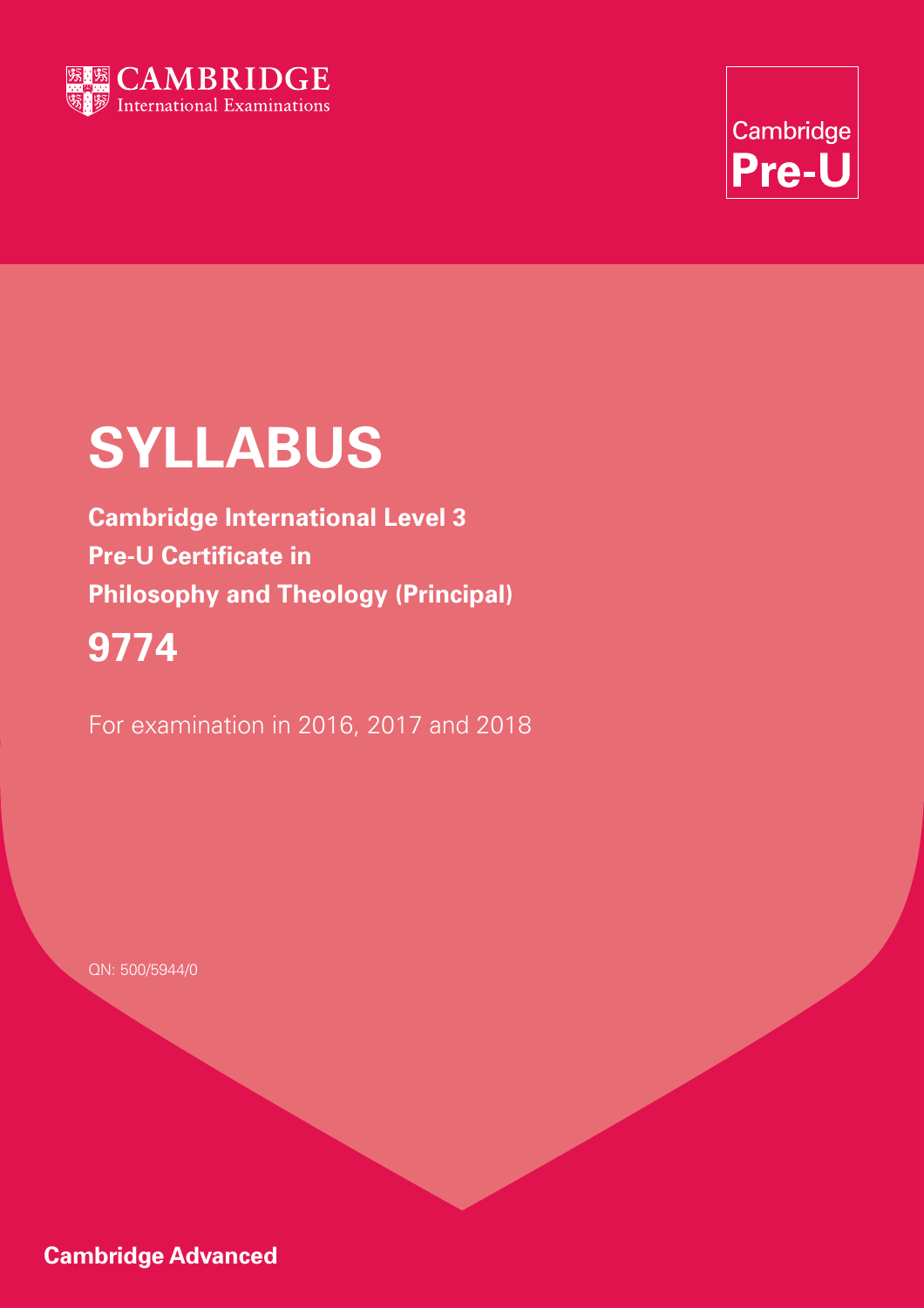#### **Support**

Cambridge provides a wide range of support for Pre-U syllabuses, which includes recommended resource lists, Teacher Guides and Example Candidate Response booklets. Teachers can access these support materials at Teacher Support http://teachers.cie.org.uk

#### **Changes to syllabus for 2016, 2017 and 2018**

This syllabus has been updated, but there are no significant changes.

Copies of Cambridge Pre-U syllabuses can be downloaded from our website www.cie.org.uk/cambridgepreu

Cambridge International Examinations retains the copyright on all its publications. Registered Centres are permitted to copy material from this booklet for their own internal use. However, we cannot give permission to Centres to photocopy any material that is acknowledged to a third party even for internal use within a Centre.

© Cambridge International Examinations 2013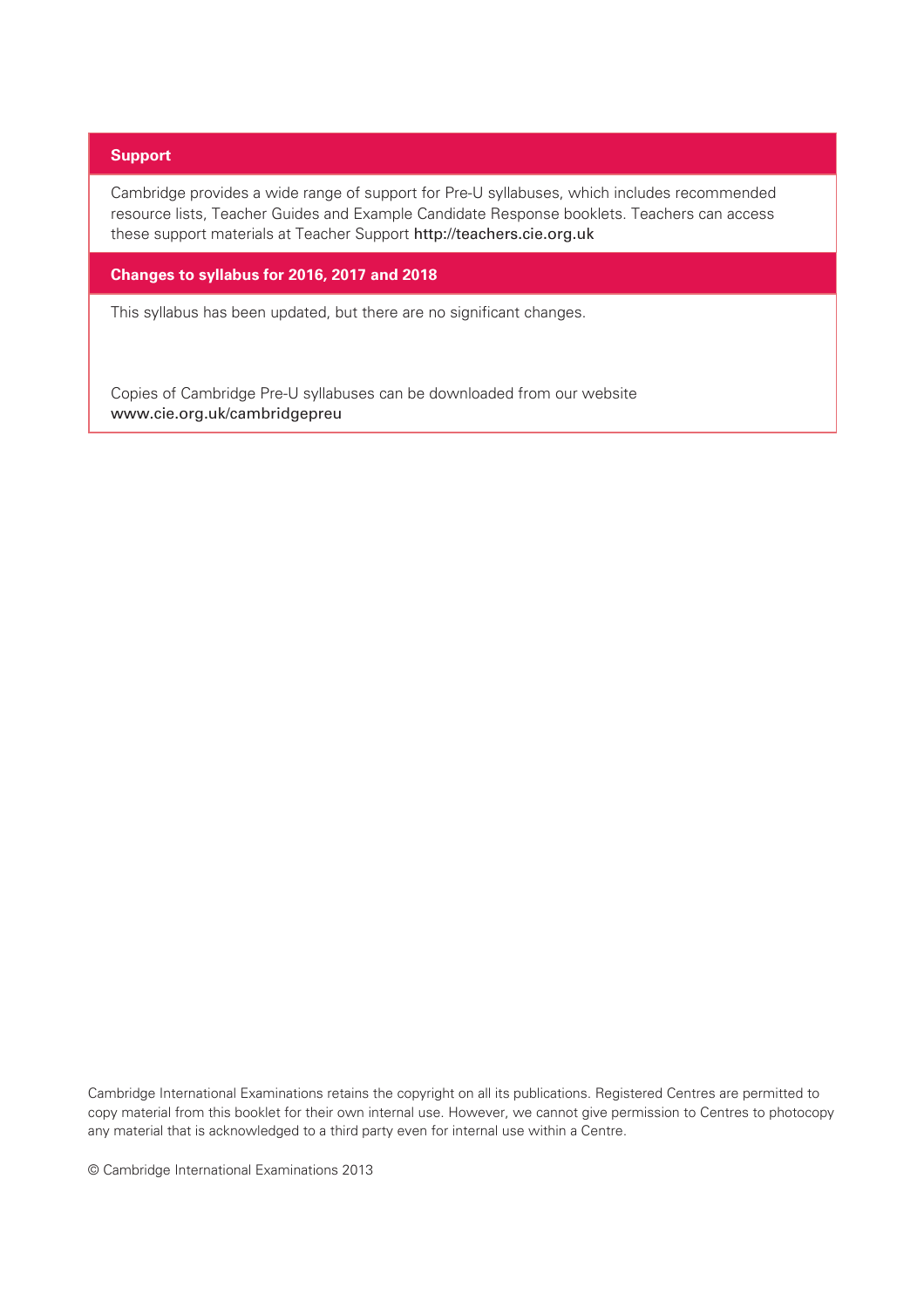### **Contents**

| Why choose Cambridge Pre-U?<br>Why choose Cambridge Pre-U Philosophy and Theology?                                                                                        |  |
|---------------------------------------------------------------------------------------------------------------------------------------------------------------------------|--|
|                                                                                                                                                                           |  |
|                                                                                                                                                                           |  |
|                                                                                                                                                                           |  |
| Relationship between scheme of assessment and assessment objectives                                                                                                       |  |
|                                                                                                                                                                           |  |
|                                                                                                                                                                           |  |
| Paper 1 Introduction to Philosophy and Theology<br>Paper 2 Topics and Key Texts in Philosophy and Theology 1<br>Paper 3 Topics and Key Texts in Philosophy and Theology 2 |  |
| Paper 1 Introduction to Philosophy and Theology<br>Paper 2 Topics and Key Texts in Philosophy and Theology 1<br>Paper 3 Topics and Key Texts in Philosophy and Theology 2 |  |
|                                                                                                                                                                           |  |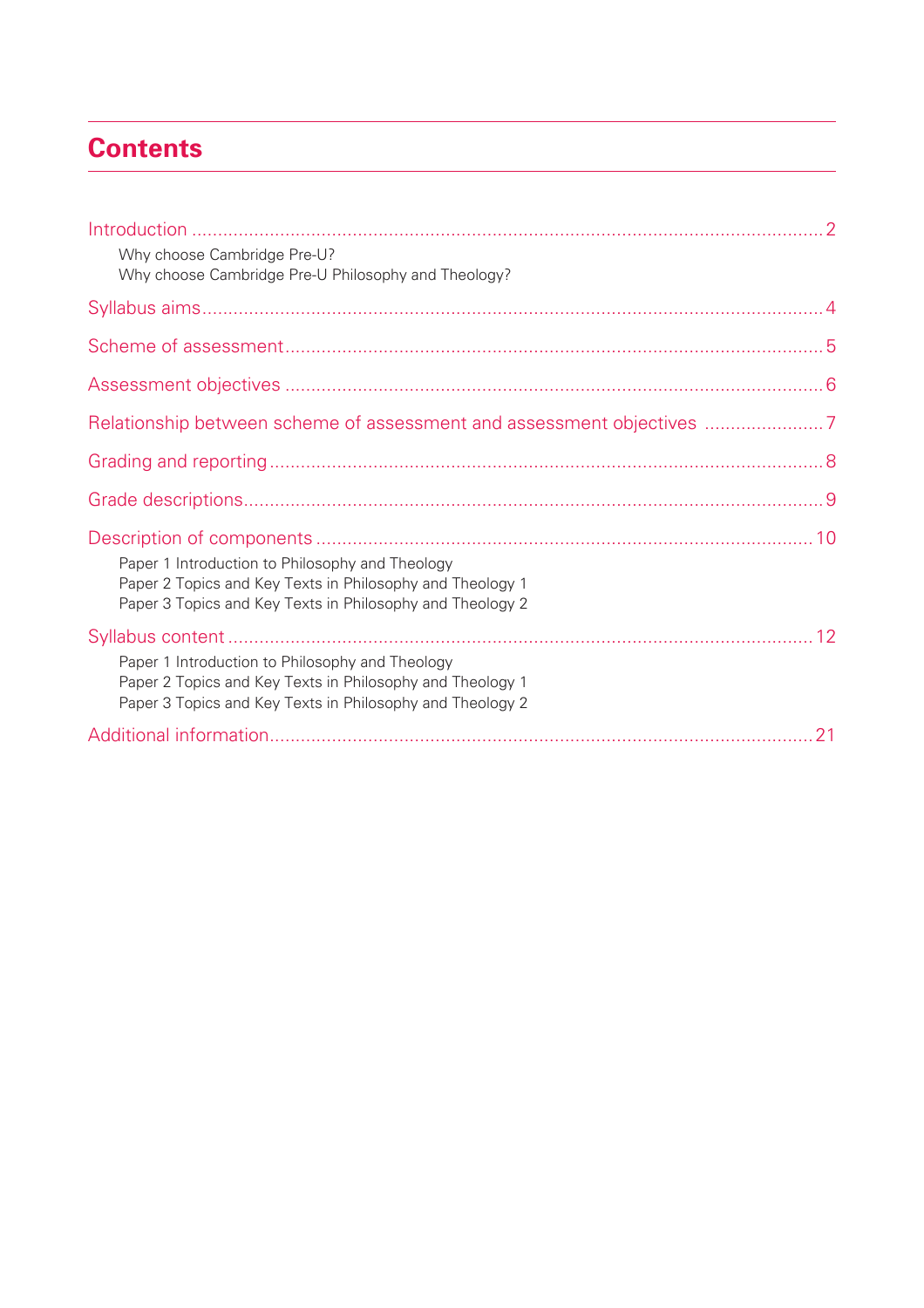### **Introduction**

### Why choose Cambridge Pre-U?

Cambridge Pre-U is designed to equip learners with the skills required to make a success of their studies at university. Schools can choose from a wide range of subjects.

Cambridge Pre-U is built on a core set of educational aims to prepare learners for university admission, and also for success in higher education and beyond:

- to support independent and self-directed learning
- to encourage learners to think laterally, critically and creatively, and to acquire good problem-solving skills
- to promote comprehensive understanding of the subject through depth and rigour.

Cambridge Pre-U Principal Subjects are linear. A candidate must take all the components together at the end of the course in one examination series. Cambridge Pre-U Principal Subjects are assessed at the end of a two-year programme of study.

The Cambridge Pre-U nine-point grade set recognises the full range of learner ability.

#### Guided learning hours

Cambridge Pre-U syllabuses are designed on the assumption that learners have around 380 guided learning hours per Principal Subject over the duration of the course, but this is for guidance only. The number of hours may vary according to curricular practice and the learners' prior experience of the subject.

### Why choose Cambridge Pre-U Philosophy and Theology?

The Cambridge Pre-U Philosophy and Theology course:

- allows learners to think rigorously about fundamental questions of truth and human understanding
- introduces learners to the academic study of both philosophy and theology
- offers, in Papers 2 and 3, the choice to solely focus on philosophy or on theology, or opt for a mixture of both
- draws on the study of texts by authors such as Plato, Aristotle, Augustine and Aquinas that have influenced the western intellectual heritage
- enables learners to draw on the views of different religions as well as those philosophers that have written about the concept of God from a purely philosophical standpoint
- offers authentic stretch and challenge opportunities with the introduction of a synoptic approach. As they progress through the course learners are required to develop a deeper critical awareness and understanding and engage in more conceptually sophisticated discussions.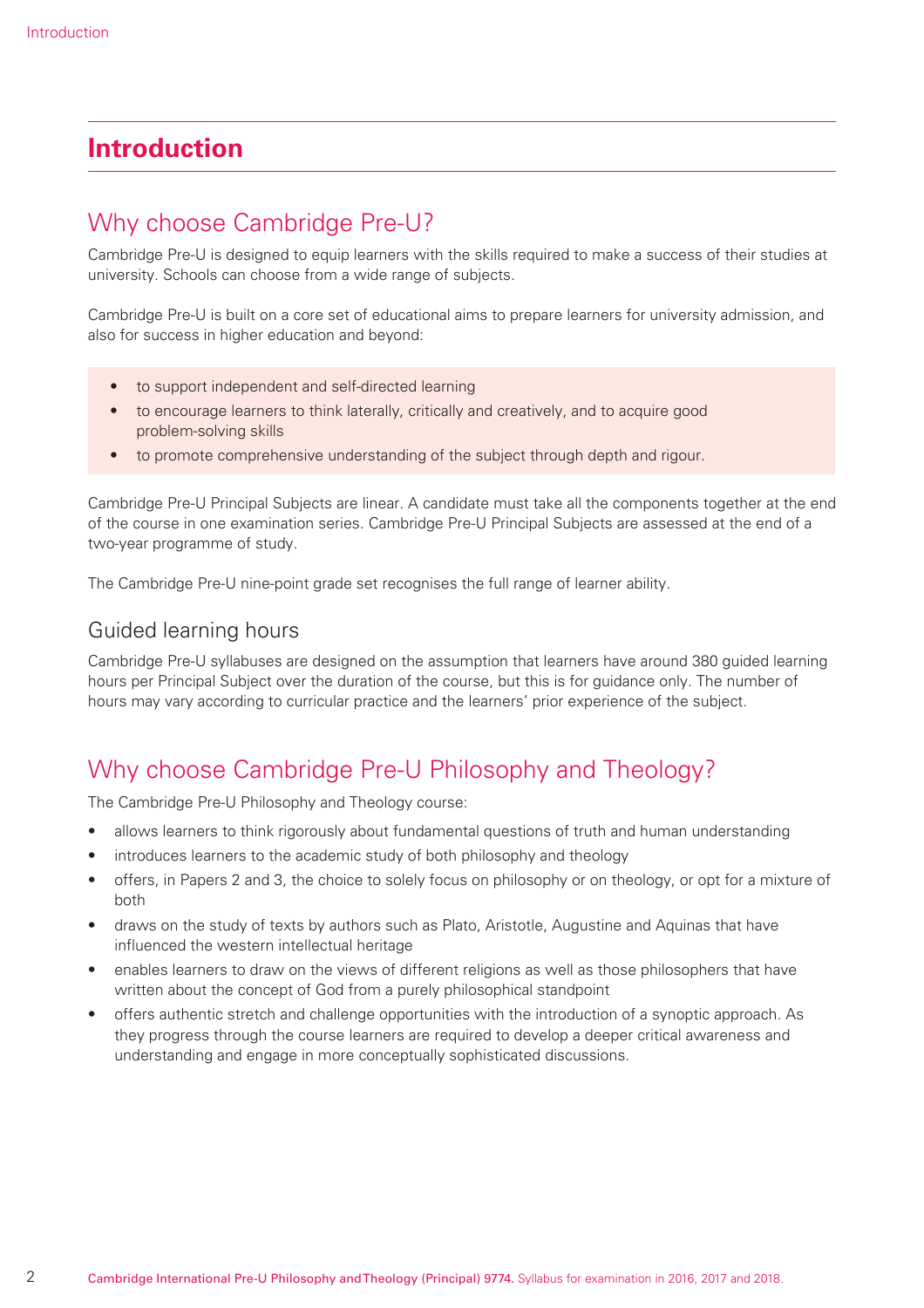### Prior learning

Cambridge Pre-U builds on the knowledge, understanding and skills typically gained by candidates achieving Level 2 qualifications. It is recommended that candidates have attained communication and literacy skills at a level equivalent to IGCSE/GCSE at grade C or above in English.

### Progression

The course is designed to meet the needs of a variety of learners: those who show an interest in the subject but are not intending to study it further; those who will enter employment, for which knowledge of the subject is helpful or necessary; and those who intend to study it at a higher level.

### Cambridge Pre-U Diploma

If learners choose, they can combine Cambridge Pre-U qualifications to achieve the Cambridge Pre-U Diploma; this comprises three Cambridge Pre-U Principal Subjects\* together with Global Perspectives and Research (GPR). The Cambridge Pre-U Diploma, therefore, provides the opportunity for interdisciplinary study informed by an international perspective and includes an independent research project.



\* Up to two A Levels, Scottish Advanced Highers or IB Diploma programme courses at higher level can be substituted for Principal Subjects.

Learn more about the Cambridge Pre-U Diploma at www.cie.org.uk/cambridgepreu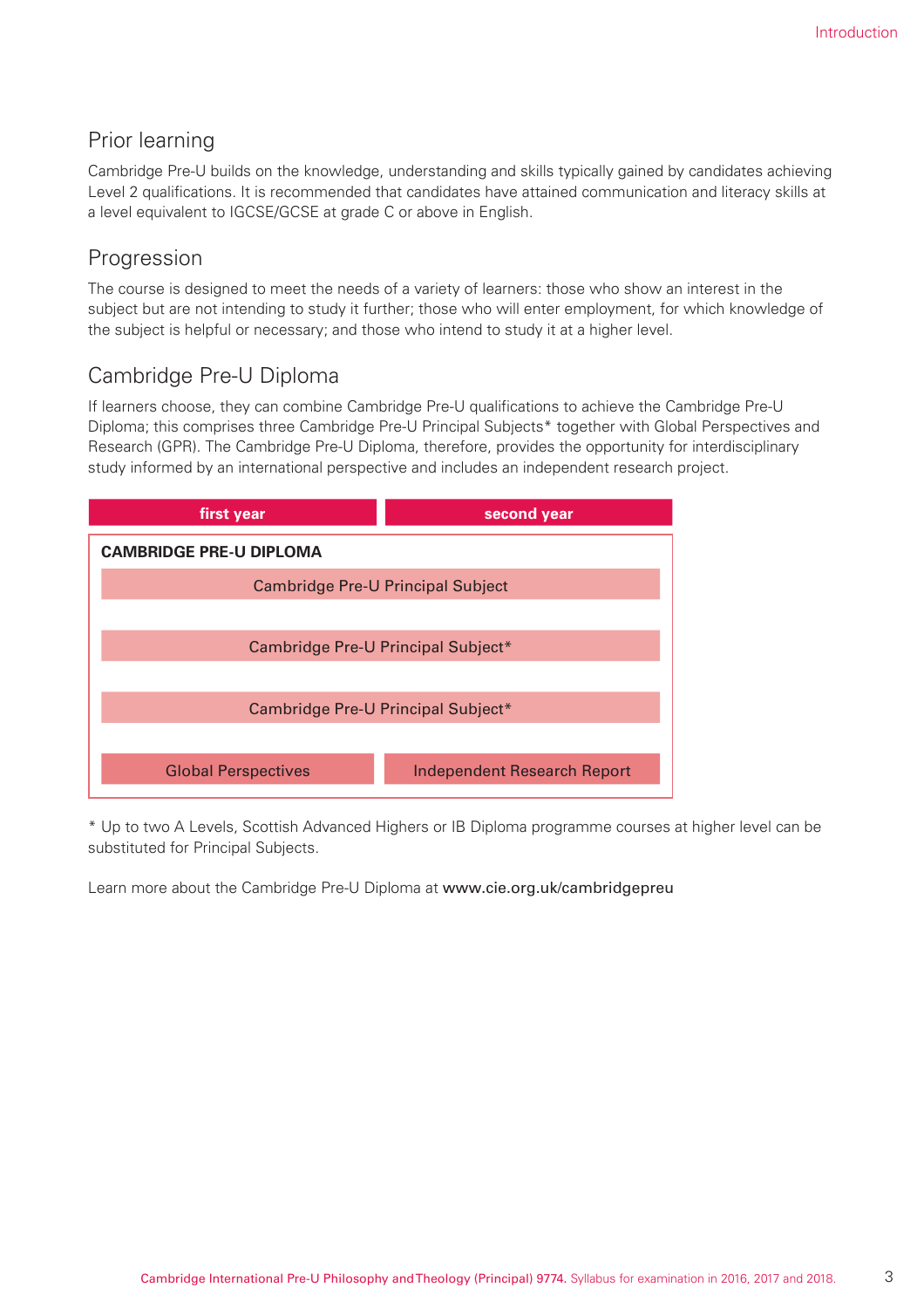### **Syllabus aims**

The aims of the syllabus, listed below, are the same for all learners, and are to:

- develop an understanding of the shared heritage of philosophy and theology
- allow learners to gain a real insight into both subject areas, rather than simply the topics of ethics and philosophy and religion
- prepare learners thoroughly for the study of either philosophy or theology in higher education, or any other subject which requires rigorous thinking and the analysis of complex ideas
- encourage the critical examination and evaluation of evidence and arguments, and develop the ability to construct, develop and maintain a clear and coherent argument
- encourage wide reading and introduce learners to some of the key ideas and texts which have played a large role in shaping our intellectual heritage.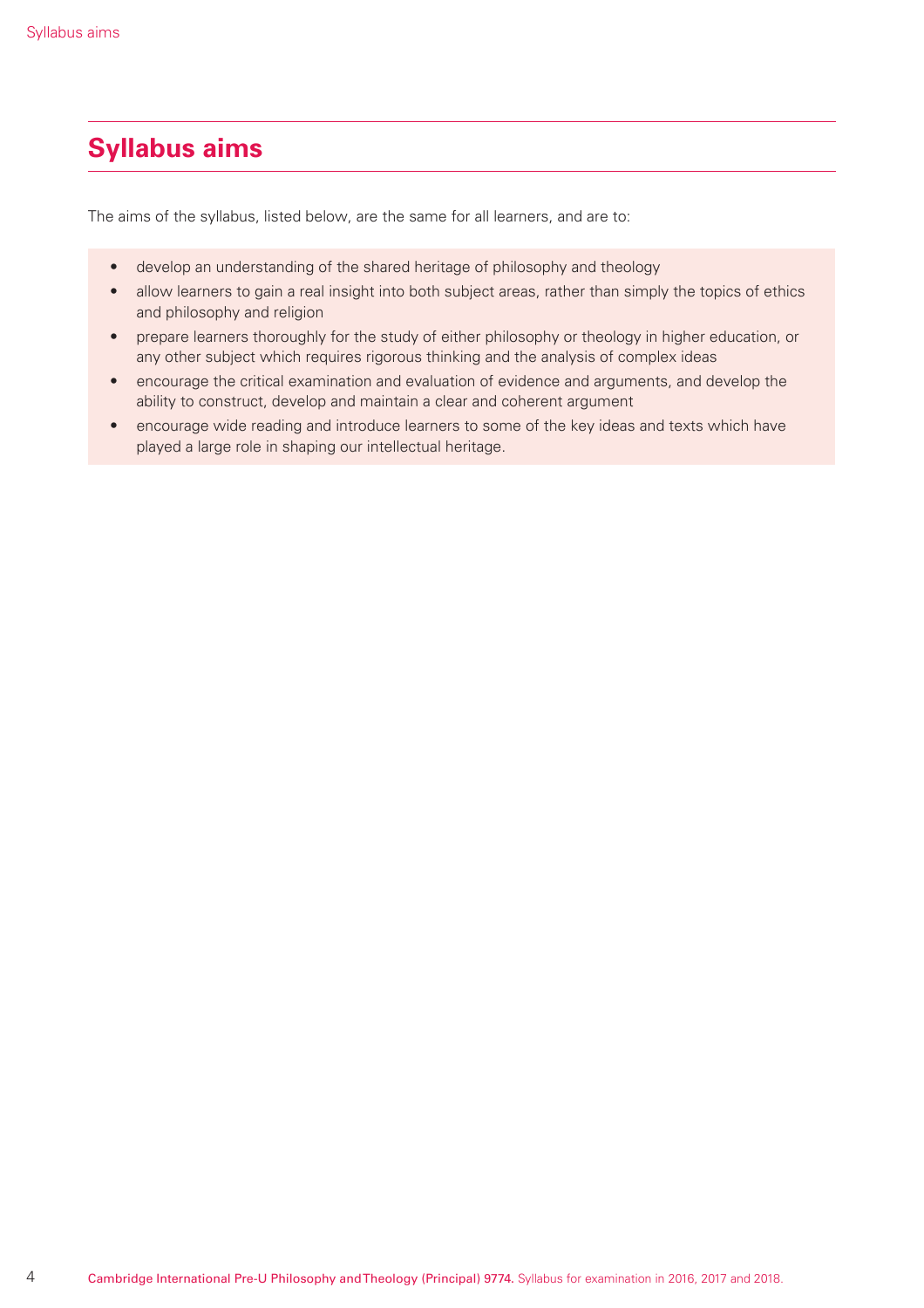### **Scheme of assessment**

For Cambridge Pre-U Philosophy and Theology, candidates take all three components.

| <b>Component</b> | <b>Component name</b>                                   | <b>Duration</b>       | <b>Weighting</b><br>(%) | <b>Type of assessment</b>                            |
|------------------|---------------------------------------------------------|-----------------------|-------------------------|------------------------------------------------------|
| Paper 1          | Introduction to<br>Philosophy and<br>Theology           | 2 hours<br>15 minutes | 30                      | Written examination,<br>externally set and<br>marked |
| Paper 2          | Topics and Key<br>Texts in Philosophy<br>and Theology 1 | 2 hours               | 35                      | Written examination,<br>externally set and<br>marked |
| Paper 3          | Topics and Key<br>Texts in Philosophy<br>and Theology 2 | 2 hours               | 35                      | Written examination,<br>externally set and<br>marked |

### Availability

This syllabus is examined in the June examination series.

This syllabus is available to private candidates.

### Combining this with other syllabuses

Candidates can combine this syllabus in a series with any other Cambridge syllabus, except syllabuses with the same title at the same level.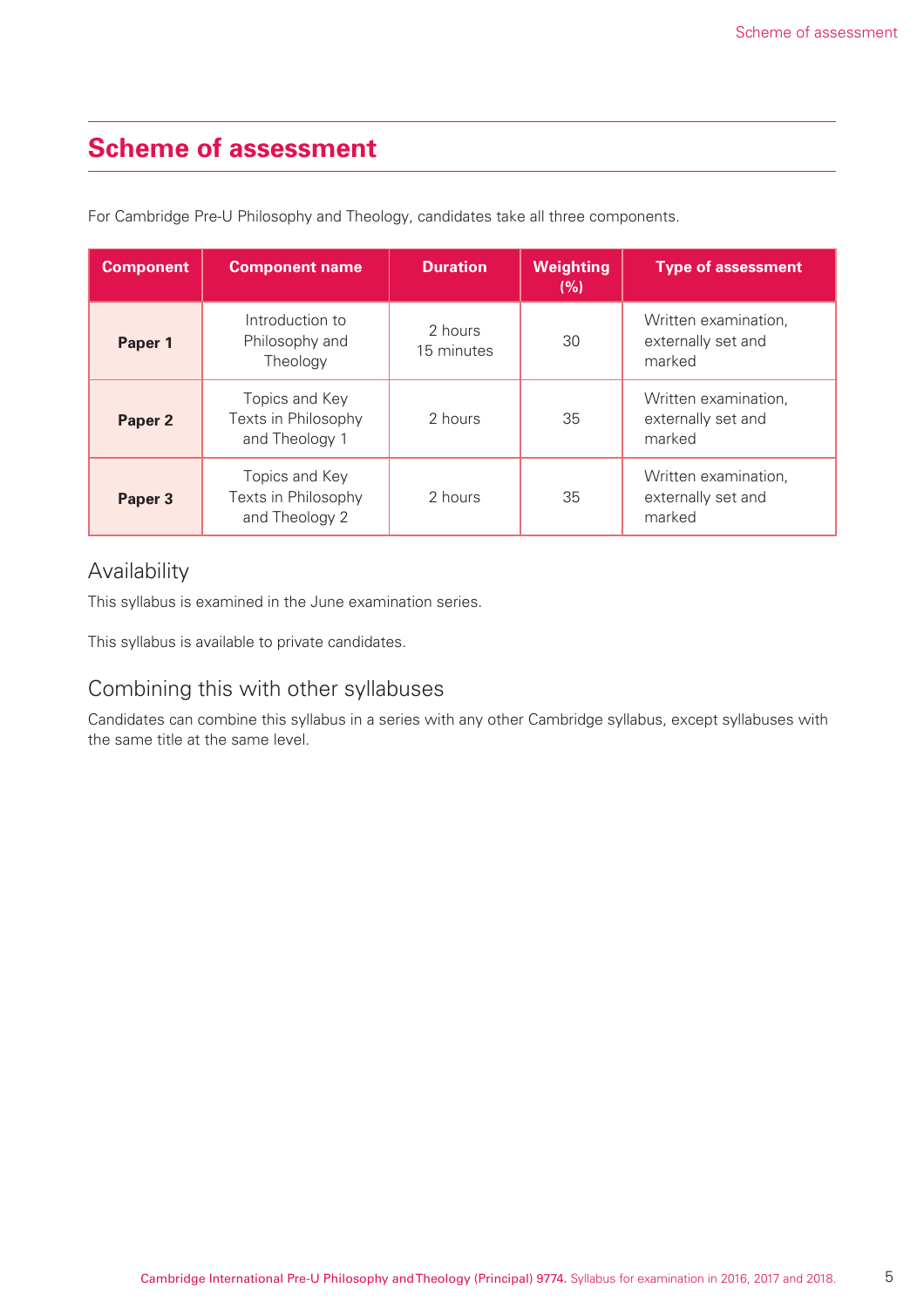## **Assessment objectives**

| <b>AO1</b> | Demonstrate knowledge and understanding; identify, select and apply ideas and<br>concepts through the use of examples and evidence.                                                                                                                          |
|------------|--------------------------------------------------------------------------------------------------------------------------------------------------------------------------------------------------------------------------------------------------------------|
| AO2        | Provide a systematic critical analysis of the texts and theories; sustain a line of<br>argument and justify a point of view. Different views should be referred to and<br>evaluated where appropriate. Demonstrate a synoptic approach to the areas studied. |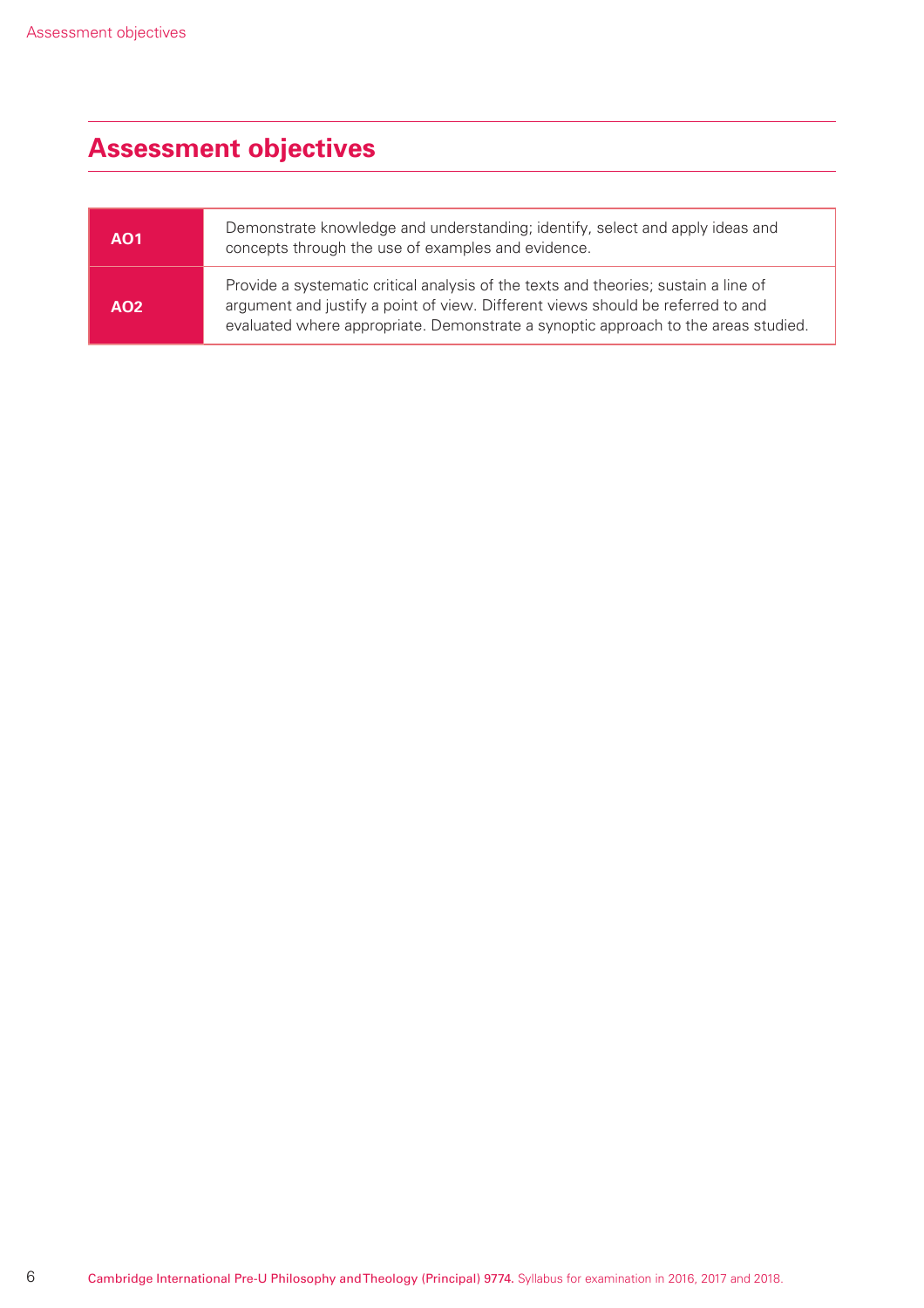### **Relationship between scheme of assessment and assessment objectives**

The approximate weightings allocated to each of the assessment objectives (AOs) are summarised below. The table shows the assessment objectives as a percentage of each component and as a percentage of the overall Cambridge Pre-U Philosophy and Theology qualification.

| <b>Component</b>                                   | <b>AO1</b> | <b>AO2</b> | <b>Total</b> | <b>Weighting of</b><br>component<br>in overall<br>qualification |
|----------------------------------------------------|------------|------------|--------------|-----------------------------------------------------------------|
| Paper 1                                            | 40%        | 60%        | 100%         | 30%                                                             |
| Paper <sub>2</sub>                                 | 40%        | 60%        | 100%         | 35%                                                             |
| Paper 3                                            | 40%        | 60%        | 100%         | 35%                                                             |
| <b>Weighting of AO in</b><br>overall qualification | 40%        | 60%        |              |                                                                 |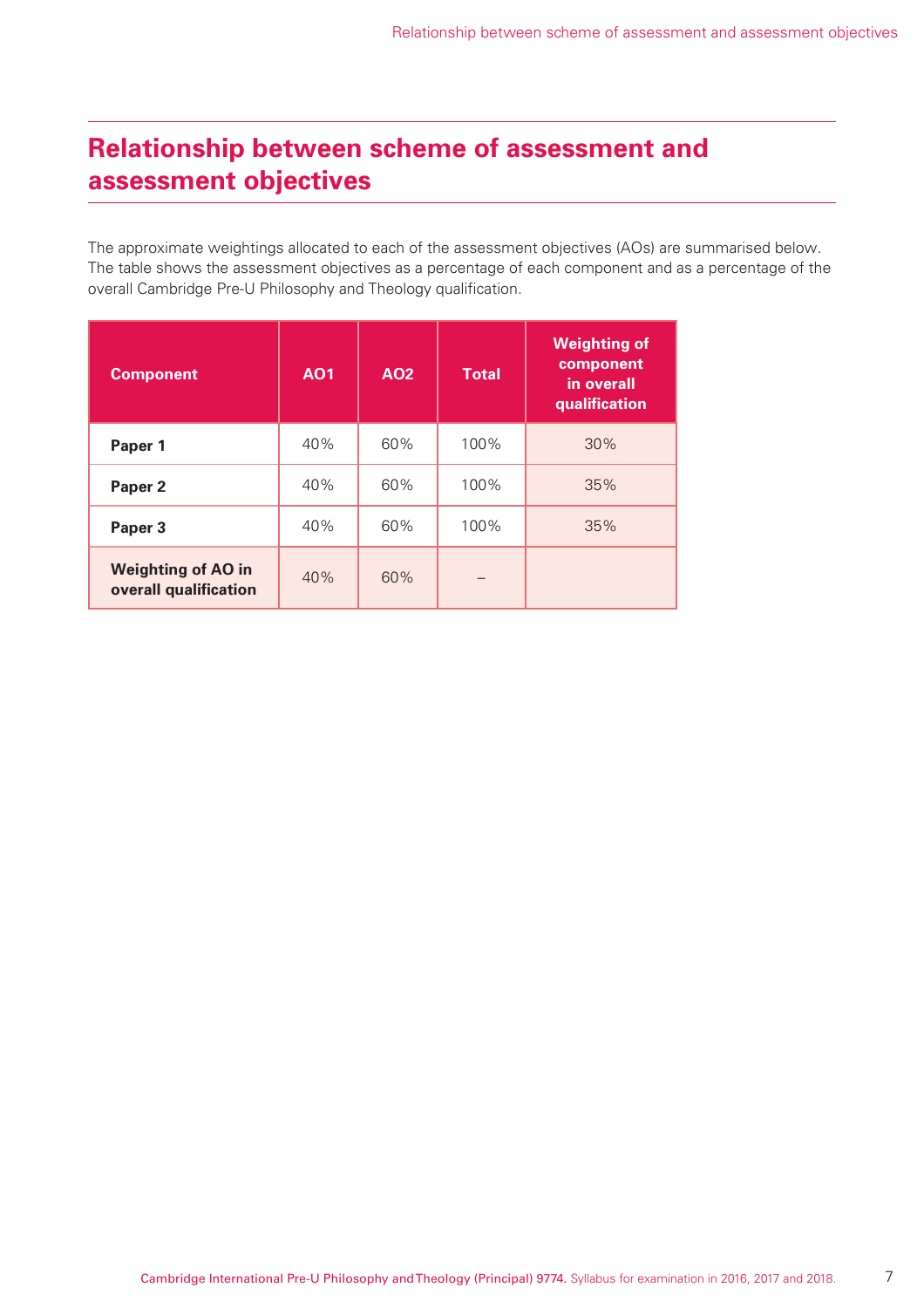### **Grading and reporting**

Cambridge International Level 3 Pre-U Certificates (Principal Subjects and Short Courses) are qualifications in their own right. Each individual Principal Subject and Short Course is graded separately on a scale of nine grades: Distinction 1, Distinction 2, Distinction 3, Merit 1, Merit 2, Merit 3, Pass 1, Pass 2 and Pass 3.

#### **Grading Cambridge Pre-U Principal Subjects and Short Courses**

|                    | 1                       |
|--------------------|-------------------------|
| <b>Distinction</b> | $\overline{\mathbf{c}}$ |
|                    | 3                       |
|                    | 1                       |
| <b>Merit</b>       | $\overline{\mathbf{c}}$ |
|                    | 3                       |
| Pass               | 1                       |
|                    | $\overline{\mathbf{c}}$ |
|                    | 3                       |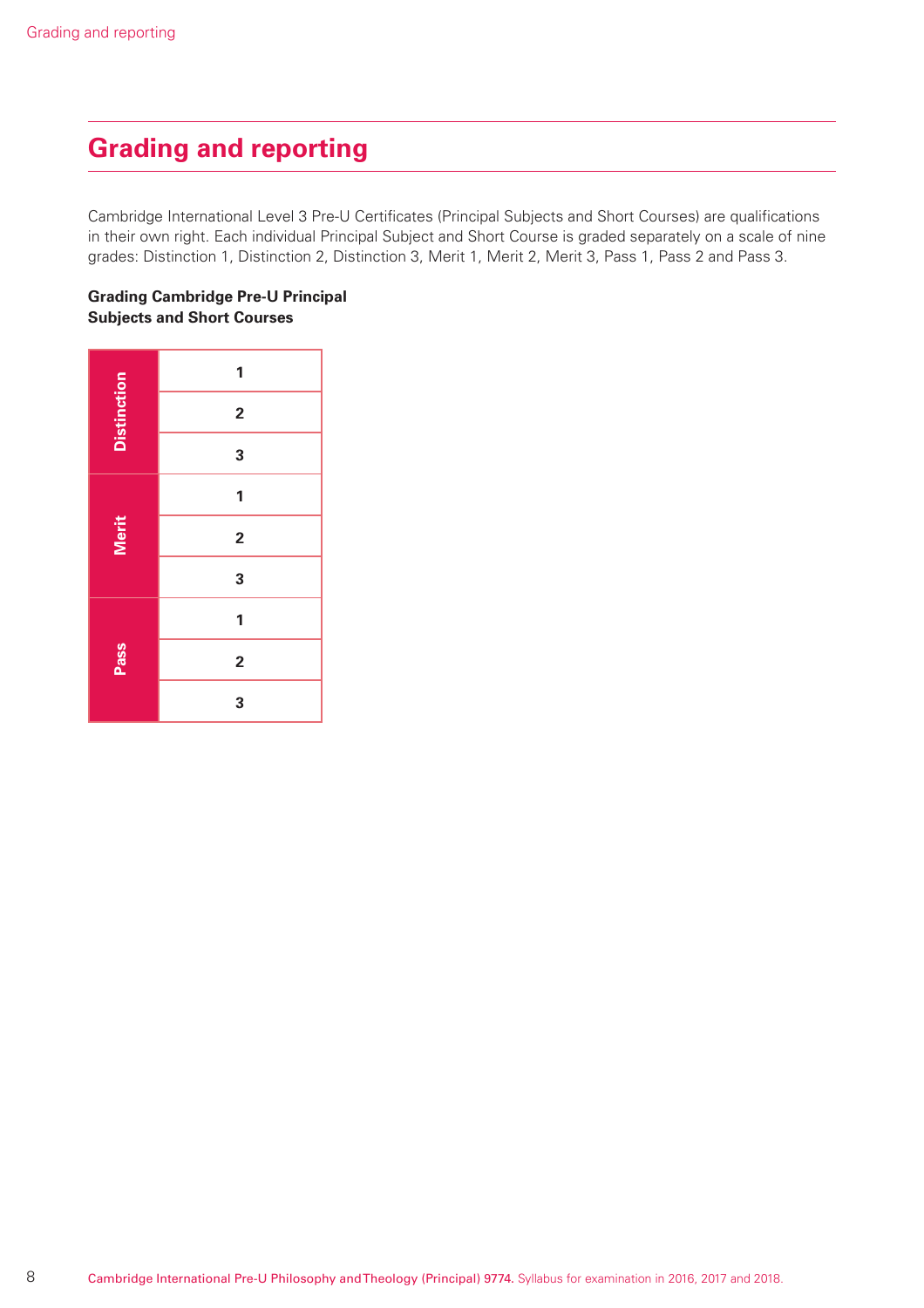### **Grade descriptions**

The following grade descriptions indicate the level of attainment characteristic of the middle of the given grade band. They give a general indication of the required standard at each specified grade. The descriptions should be interpreted in relation to the content outlined in the syllabus; they are not designed to define that content.

The grade awarded will depend in practice upon the extent to which the candidate has met the assessment objectives overall. Shortcomings in some aspects of the examination may be balanced by better performance in others.

#### Distinction (D2):

- demonstrate broad knowledge and understanding of a wide range of philosophical/religious issues
- select and apply ideas and concepts in an insightful way
- show excellent critical engagement and detailed evaluation of the wider implications of the question
- develop arguments which are coherent, structured, developed and convincingly sustained
- employ a wide range of differing points of view and scholarly evidence
- where appropriate, demonstrate a synoptic approach to the areas studied and make coherent links between them in their responses
- display a confident and precise use of philosophical and theological vocabulary.

#### Merit (M2):

- demonstrate accurate knowledge and understanding of a range of issues
- select and apply some ideas and concepts
- show some critical engagement and evaluation of the question
- develop arguments which have structure and show development
- consider more than one point of view and use evidence to support argument
- where appropriate, demonstrate a synoptic approach to the areas studied and make coherent links between them in their responses
- use philosophical and theological vocabulary accurately.

#### Pass (P2):

- demonstrate some accuracy of knowledge and consider more than one issue
- attempt to select and apply ideas with partial success
- attempt to evaluate though with partial success
- form arguments but without development and coherence
- attempt to use supporting evidence
- occasionally use philosophical and theological vocabulary correctly.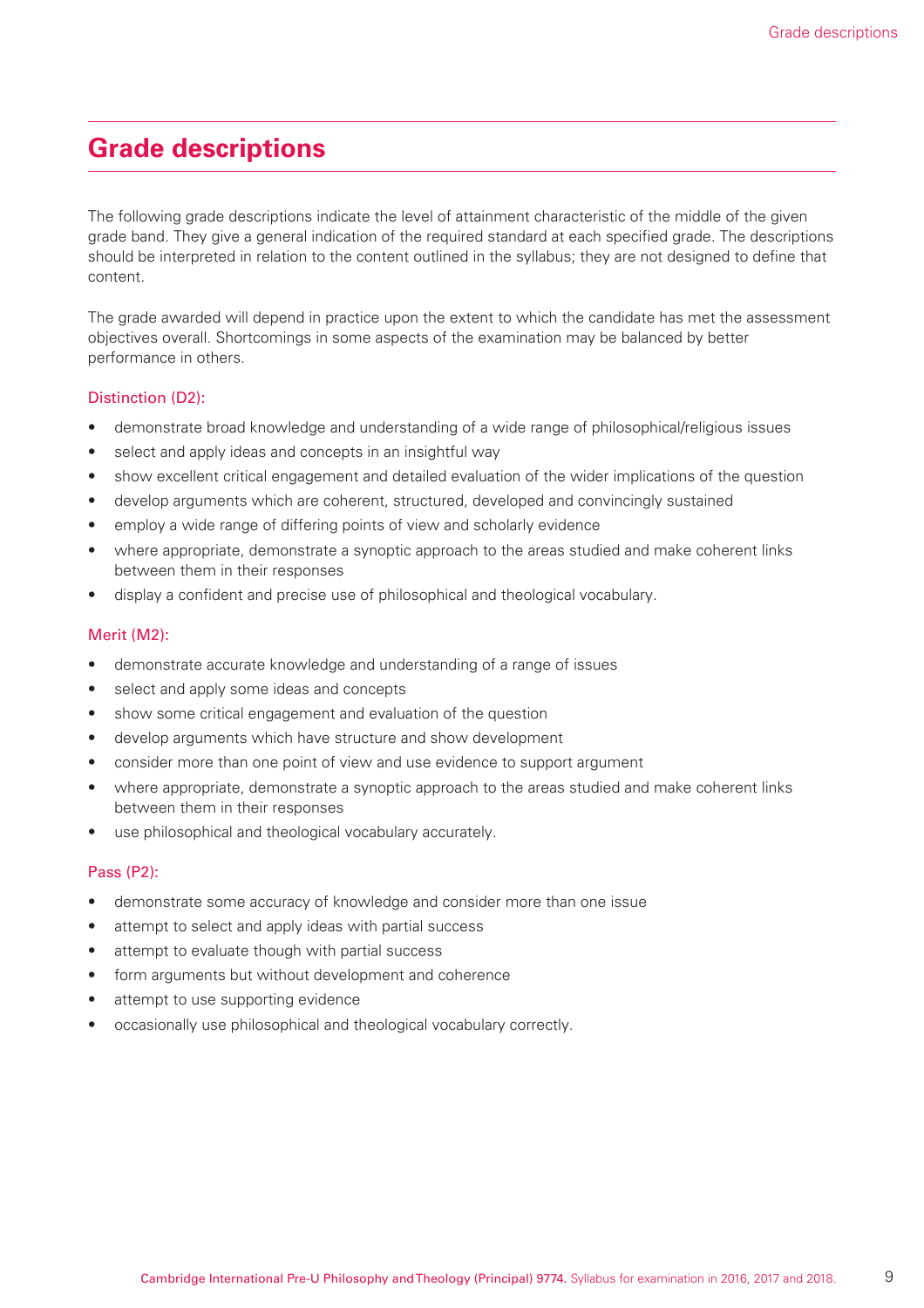### **Description of components**

### Paper 1 Introduction to Philosophy and Theology

2 hours 15 minutes, 75 marks, 30% of the total marks

This paper is designed as an introduction to the key aspects of the course.

Candidates answer **three** questions from a choice of four. The questions cover a range of themes that are central to the study of both philosophy and theology. Questions will invite description and evaluation of particular arguments and approaches.

### Paper 2 Topics and Key Texts in Philosophy and Theology 1

2 hours, 50 marks, 35% of the total marks

Candidates study **one** topic out of a choice of four:

- 1. Epistemology
- 2. Philosophical and theological language
- 3. Philosophy of religion
- 4. New Testament: the four gospels

### Paper 3 Topics and Key Texts in Philosophy and Theology 2

2 hours, 50 marks, 35% of the total marks

Candidates study **one** topic out of a choice of three:

- 1. Philosophy of mind
- 2. Ethics
- 3. Old Testament: prophecy

#### Additional information for Papers 2 and 3

In the question paper, candidates answer **two** questions from their chosen topic. In Section A, they answer **both** parts of the textual comment question; in Section B, they answer **one** essay question from a choice of two.

The textual comment questions in Section A invite the candidate to show an understanding of the background and context of the work, the arguments used and the issues raised. Critical engagement with the text involves the ability to analyse and evaluate the arguments used, including the identification of assumptions and the evaluation of evidence. Questions invite the development of a sustained argument.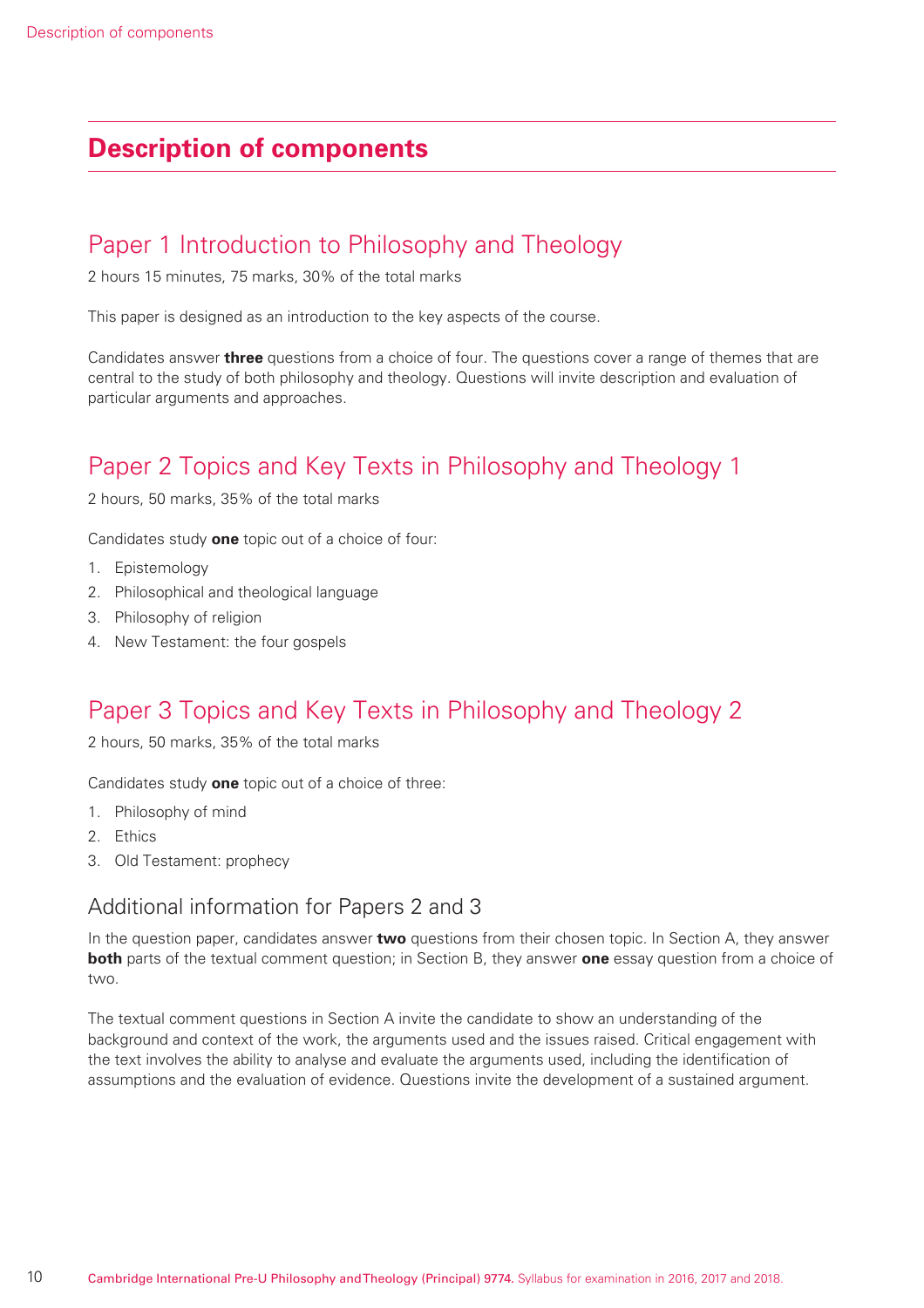For both candidates and teachers, the chosen texts are designed to:

- be accessible
- be apposite to the syllabus content
- be texts of academic reputation, which candidates would be expected to be familiar with when completing undergraduate work in the respective subject area
- introduce arguments which enable candidates to gain a deeper insight into a particular topic.

Candidates are encouraged to read beyond the scope of the specified extracts, and credit will be given for evidence of whole textual knowledge and understanding of the wider issues raised by the text.

Where appropriate to the question, credit will be given for a synoptic approach to the areas studied and for links made between them.

#### Wider reading

For the Cambridge Pre-U Philosophy and Theology course, reading should not be limited to the key texts in Papers 2 and 3. Throughout the course, candidates are expected to read widely in order to reinforce and complement philosophical and theological areas being studied and to consolidate their knowledge and understanding.

#### A synoptic approach

As they progress through the course, candidates should make links and explore connected areas. Where content areas are revisited or connected with other topics, candidates are required to develop deeper critical awareness and understanding and engage in more conceptually sophisticated discussions. Candidates should develop a synoptic approach to philosophical and theological questions.

#### Set texts

The versions of the set texts given in this syllabus are the texts that will appear on the question papers. If Centres wish to use other versions of the texts, they are welcome to do so, but teachers should make candidates aware that there may be differences with the texts that appear on the question papers.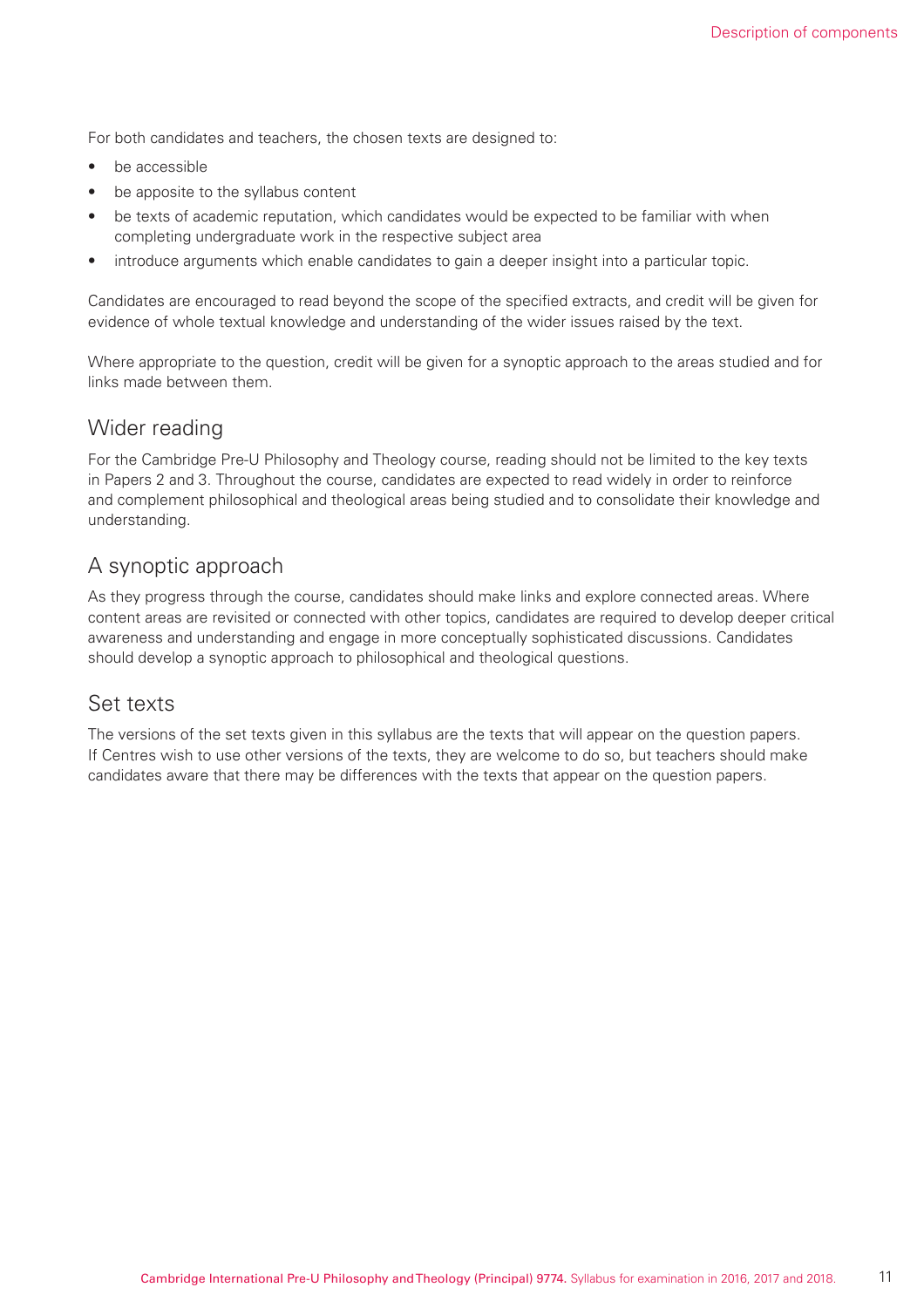### **Syllabus content**

### Paper 1 Introduction to Philosophy and Theology

This paper is designed to introduce candidates to some of the key areas of philosophy and theology. It is also designed as an introduction to some key ethical approaches. Candidates should be able to apply their reason and critically assess the views put forward by key philosophers and theologians.

| 1.1 Foundational<br>debates in<br>philosophy    | Plato: Theory of Forms; the analogies of the Sun, the Divided Line, the Cave; the<br>$\bullet$<br>nature of body and soul and their inter-relationship; the Charioteer; the Good.<br>Aristotle: empirical understanding of the nature of body and soul; the nature of<br>causation – the doctrine of the Four Causes; the Good; the Archer; the Prime<br>Mover.     |
|-------------------------------------------------|---------------------------------------------------------------------------------------------------------------------------------------------------------------------------------------------------------------------------------------------------------------------------------------------------------------------------------------------------------------------|
| 1.2 Foundational<br>debates in<br>epistemology  | Rationalism: the view that all knowledge starts with the mind; the role of the a<br>priori, innate ideas and deduction.<br>Empiricism: the view that all knowledge starts with the senses; the role of the a<br>posteriori, the mind as initially tabula rasa, and induction.                                                                                       |
| 1.3 Ethics                                      | The contrast between moral absolutism and moral relativism.<br>$\bullet$<br>Divine command theory and Euthyphro's dilemma: the extent to which moral duty<br>٠<br>can be defined by God's will.                                                                                                                                                                     |
| 1.4 The nature of<br>belief                     | The roles of the following as sources of authority within religion:<br>Strong rationalism as an approach to faith contrasted with fideism<br>$\bullet$<br>Revelation: propositional and non-propositional<br>Sacred texts: the extent to which scripture is inspired by God and authoritative for<br>$\bullet$<br>believers, e.g. Judaeo-Christian concepts of God. |
| 1.5 Conscience.<br>free will and<br>determinism | Augustine and Aquinas on the nature and source of the conscience; psychological<br>understandings of the conscience; Butler and Freud.<br>The debate between libertarianism, hard determinism and soft determinism about<br>whether the universe is determined and whether humans are free; theological<br>determinism; Calvin.                                     |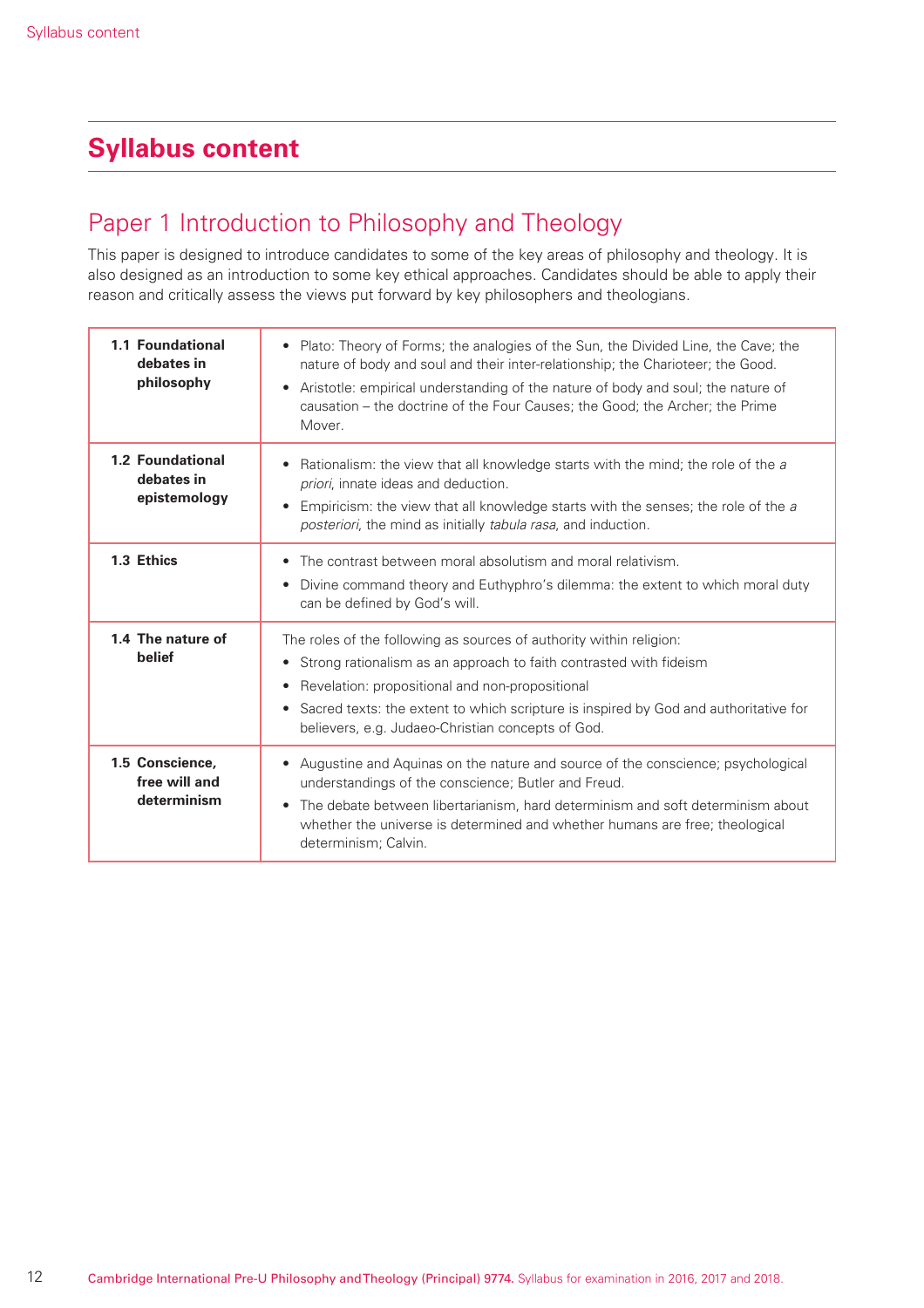### Paper 2 Topics and Key Texts in Philosophy and Theology 1

#### **Note:**

While candidates will not be tested on content areas outside the scope of the specified extracts for study, credit will be given for evidence of whole textual knowledge and understanding of the wider issues raised by the text. Credit, where appropriate to the question, will also be given for a synoptic approach to the areas studied and links made between them.

#### Topic 1: Epistemology

This topic is designed to introduce candidates to debates surrounding the problem of knowledge:

- What is knowledge?
- What, if anything, can be said to be known for certain?
- How can it be known?

| 2.1.1<br><b>Scepticism</b>                                                     | Why philosophers have raised doubts about the success of both empiricism and<br>rationalism in understanding the world.<br>The role of philosophical doubt: Descartes' search for knowledge that cannot be<br>doubted.<br>Global scepticism: the question of whether or not anything can be known for<br>$\bullet$<br>certain.                                     |
|--------------------------------------------------------------------------------|--------------------------------------------------------------------------------------------------------------------------------------------------------------------------------------------------------------------------------------------------------------------------------------------------------------------------------------------------------------------|
| 2.1.2<br>The relationship<br>between<br>knowledge, belief<br>and justification | Foundationalism: the regress argument; the view that knowledge can rest on a<br>secure (non-inferential) foundation.<br>Coherentism: rejection of the regress argument; the view that knowledge can be<br>justified through a holistic process.<br>Reliabilism: the view that our beliefs are justified only if they are arrived at through<br>a reliable process. |
| 2.1.3<br>Knowledge of<br>the external<br>world: theories of<br>perception      | The relationship between the five senses and knowledge of the external world.<br>Naïve realism and representative realism.<br>Berkeley's idealism: material objects are simply ideas in the mind.<br>Phenomenalism: Mill's view that objects are 'permanent possibilities of sensation';<br>$\bullet$<br>Ayer's linguistic phenomenalism.                          |

| <b>Key text</b>                                                                                        | Set passage for study                                                                                                                                                                              |
|--------------------------------------------------------------------------------------------------------|----------------------------------------------------------------------------------------------------------------------------------------------------------------------------------------------------|
| David Hume: An Enguiry Concerning Human<br>Understanding                                               | Sections II-VIII<br>David Hume, 1993, Enquiries Concerning Human<br>Understanding and Concerning the Principles of<br>Morals, 2nd revised edition, Hackett Publishing Co.,<br>ISBN: 978-0872202290 |
| George Berkeley: Three Dialogues between Hylas<br>and Philonous in Opposition to Sceptics and Atheists | The Three Dialogues between Hylas and Philonous<br>Steven M Cahn, 1990, Classics of Western<br>Philosophy, 3rd edition, Hackett Publishing Co.,<br>ISBN: 978-0872208599                            |
| Bertrand Russell: Problems of Philosophy                                                               | Bertrand Russell, 2008, Problems of Philosophy, Arc<br>Manor, ISBN: 978-1604500851                                                                                                                 |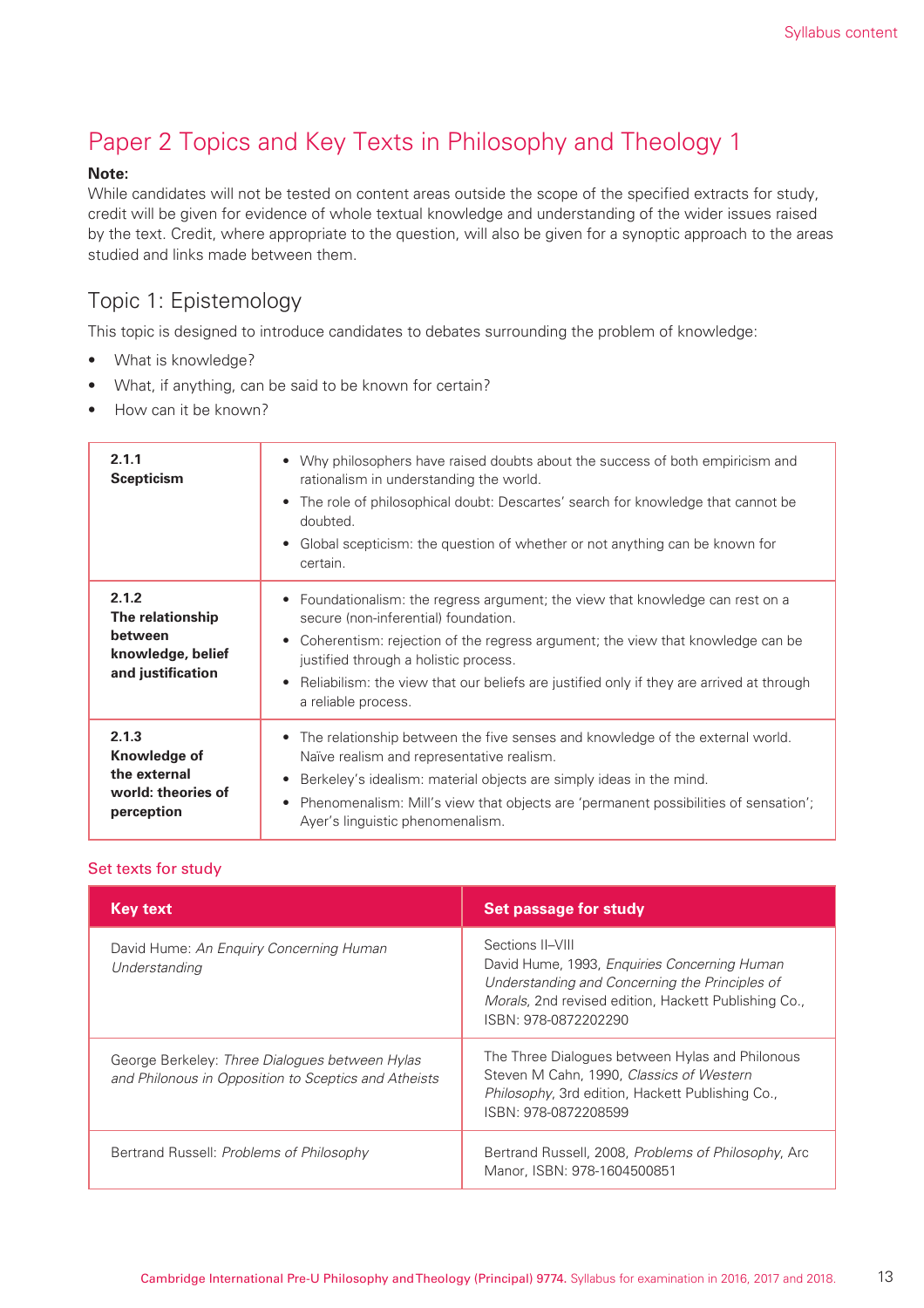### Topic 2: Philosophical and theological language

This topic is designed to introduce candidates to the study of philosophical and theological language, and to encourage them to explore the implications of different theories.

| 2.2.1<br>Language,<br>meaning and truth           | The verification principle and its implication for the ethics and philosophy of<br>$\bullet$<br>religion.<br>The falsification principle and its implication for the ethics and philosophy of<br>religion.<br>The responses of philosophers of religion to the verification and falsification<br>challenges; debates about whether religious language is cognitive or non-<br>cognitive; the extent to which religious language can be said to be true. |
|---------------------------------------------------|---------------------------------------------------------------------------------------------------------------------------------------------------------------------------------------------------------------------------------------------------------------------------------------------------------------------------------------------------------------------------------------------------------------------------------------------------------|
| 2.2.2<br><b>Understanding</b><br>ethical language | The debate about the meaning of the word 'good' in moral statements:<br>The view that good is a factual property: ethical naturalism; ethical non-naturalism<br>٠<br>The view that good is non-cognitive: emotivist interpretations of ethical language;<br>$\bullet$<br>prescriptivist interpretations of ethical language<br>The implication of meta-ethics for normative ethics.                                                                     |
| 2.2.3<br><b>Understanding of</b><br>God           | The use of myth, symbol and analogy to express human understanding of God.<br>Concepts of God as omnipotent, omnibenevolent, omniscient, creator, sustainer,<br>both transcendent and immanent, perfect, simple; can these descriptions be<br>applied coherently to God?<br>Wittgenstein's concept of language games, and its significance for understanding<br>religious language.                                                                     |

| <b>Key text</b>                            | Set passage for study                                                                              |
|--------------------------------------------|----------------------------------------------------------------------------------------------------|
| Basil Mitchell: The Philosophy of Religion | Basil Mitchell, 1971, The Philosophy of Religion,<br>Oxford University Press, ISBN: 978-0198750185 |
| A J Ayer: Language, Truth and Logic        | A J Ayer, 2001, Language, Truth and Logic, Penguin<br>Classics, ISBN: 978-0141186047               |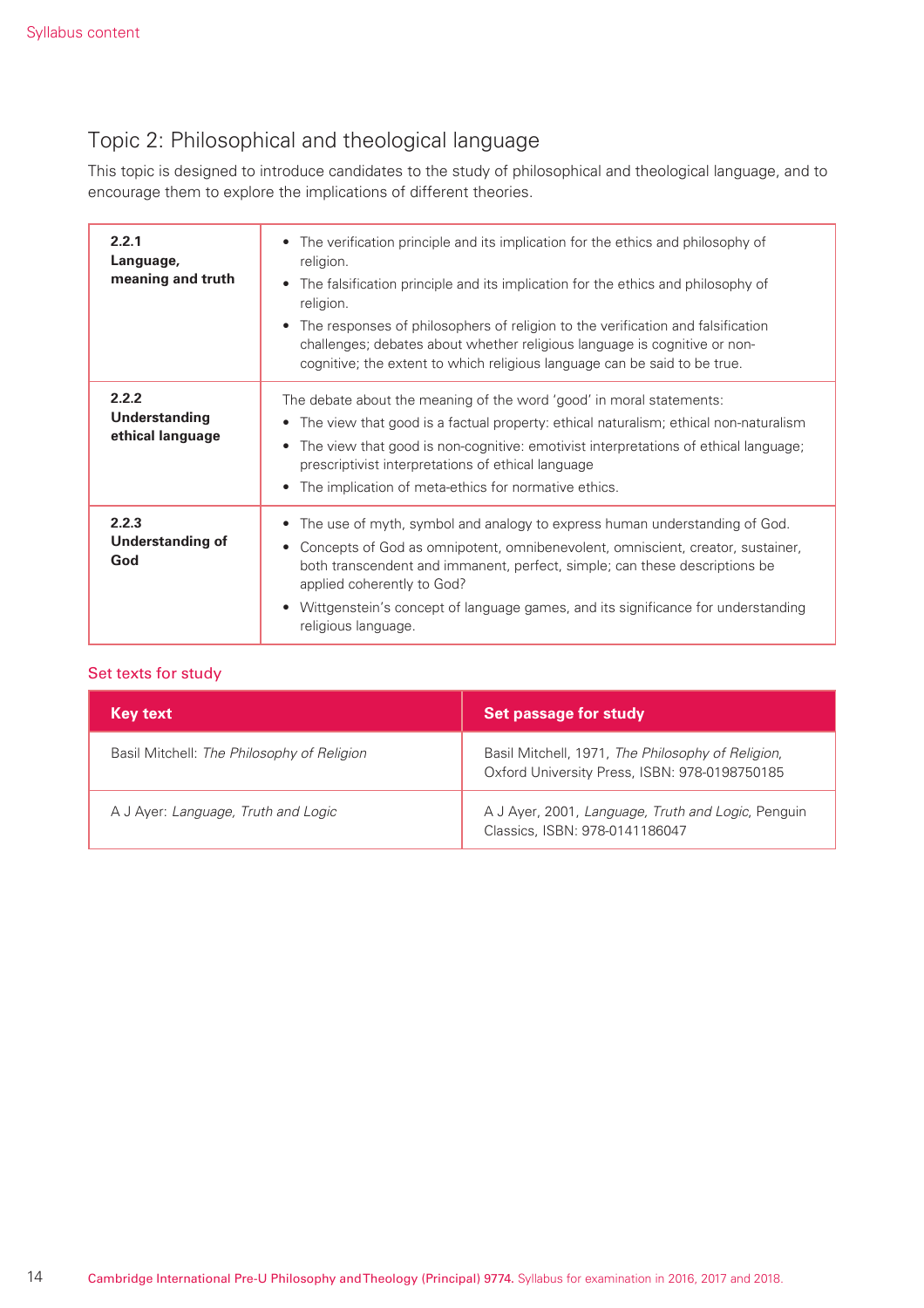### Topic 3: Philosophy of religion

This topic is designed to introduce candidates to some of the central issues in the philosophy of religion.

| 2.3.1<br><b>Arguments for the</b><br>existence of God       | The question of why there is something rather than nothing: cosmological<br>$\bullet$<br>arguments for the existence of God.<br>Design arguments for the existence of God, including the anthropic principle and<br>$\bullet$<br>the debate about intelligent design.<br>Arguments from morality to God.<br>$\bullet$<br>Ontological arguments: whether the existence of God can be derived from the<br>$\bullet$<br>concept of God.                                                             |
|-------------------------------------------------------------|--------------------------------------------------------------------------------------------------------------------------------------------------------------------------------------------------------------------------------------------------------------------------------------------------------------------------------------------------------------------------------------------------------------------------------------------------------------------------------------------------|
| 2.3.2<br><b>Religious</b><br>experience                     | The varieties of religious experience; the question of whether religious experience<br>$\bullet$<br>is cognitive or non-cognitive; arguments from religious experience to God.<br>The concept of miracle; Hume's rejection of miracles; the debate about God's<br>$\bullet$<br>intervention in the world.<br>The implications of psychological understandings of religious belief.<br>$\bullet$<br>The implications of sociological understandings of religious belief.<br>$\bullet$             |
| 2.3.3<br>Religion, science,<br>evil and life after<br>death | Scientific theories of the origin of the universe and of life on Earth; religious<br>$\bullet$<br>responses to these theories.<br>The nature of the problem of evil; theodicies as responses to the problem of evil;<br>$\bullet$<br>the free-will defence.<br>Debates about body and soul in relation to life after death; the coherence of<br>$\bullet$<br>concepts of reincarnation, rebirth and resurrection.<br>The relation between life after death and the problem of evil.<br>$\bullet$ |

| <b>Key text</b>                                                          | Set passage for study                                                                                                   |
|--------------------------------------------------------------------------|-------------------------------------------------------------------------------------------------------------------------|
| John Polkinghorne: Science and Creation: The<br>Search for Understanding | John Polkinghorne, 1997, Science and Creation:<br>The Search for Understanding, SPCK,<br>ISBN: 978-0281043446           |
| John Hick: Fyil and the God of Love                                      | Chapters 9-16<br>John Hick, 1966, Evil and the God of Love,<br>Macmillan revised edition, 2007,<br>ISBN: 978-0230522008 |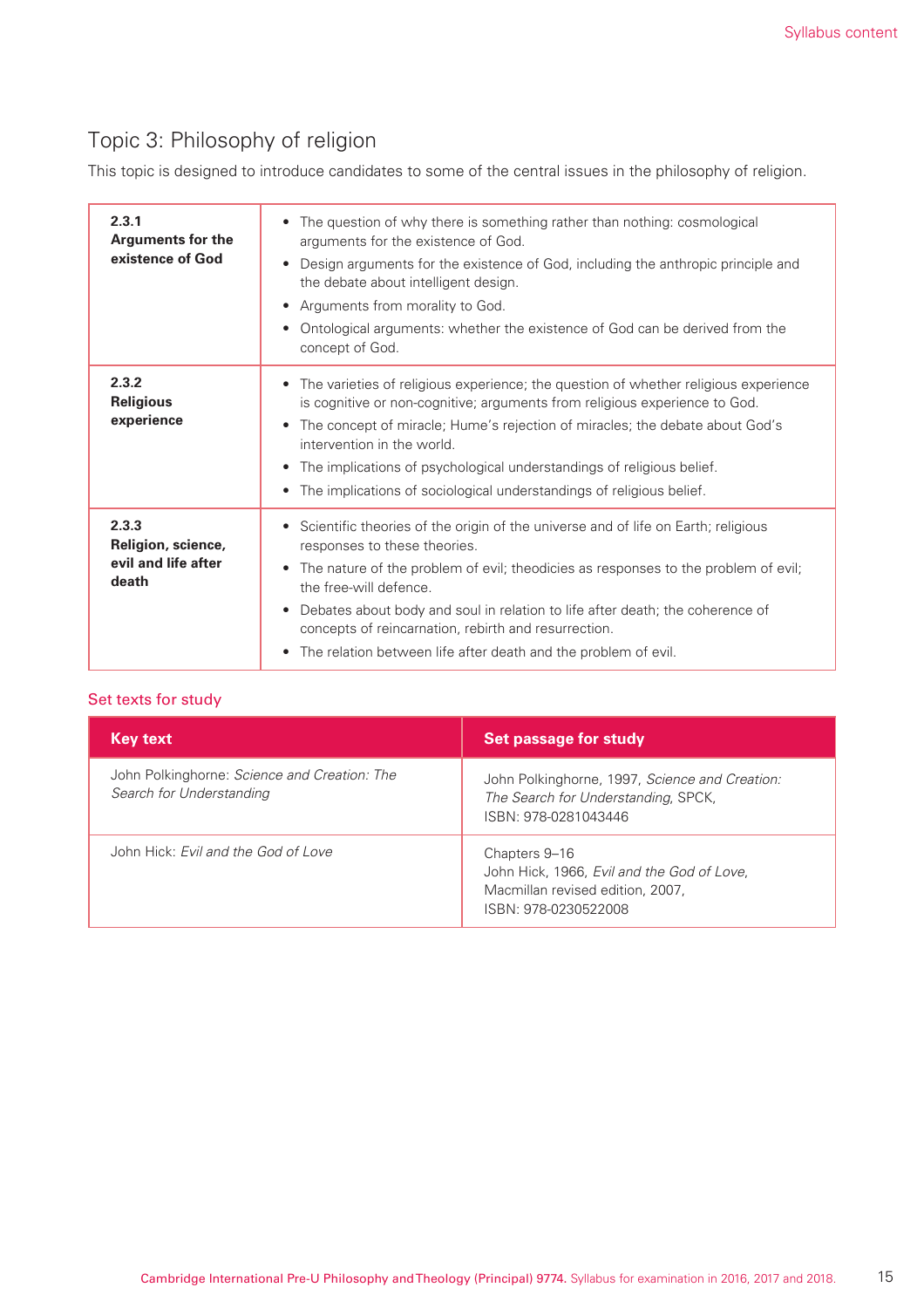### Topic 4: New Testament: the four gospels

Candidates are expected to have a good knowledge and understanding of various scholarly approaches to the four gospels. They should be confident in their exploration of the historical, cultural and theological context of the four gospels.

| 2.4.1<br><b>Historical, social</b><br>and religious<br>background     | The authorship, dating and purpose of the gospels.<br>$\bullet$<br>Biblical criticism: the synoptic problem and the relationship between the Synoptic<br>$\bullet$<br>Gospels and the Gospel of John.<br>Political and religious groups: Pharisees, Sadducees, scribes and Zealots.<br>$\bullet$                                                                            |
|-----------------------------------------------------------------------|-----------------------------------------------------------------------------------------------------------------------------------------------------------------------------------------------------------------------------------------------------------------------------------------------------------------------------------------------------------------------------|
| 2.4.2<br><b>Aspects of Jesus'</b><br>teaching                         | Jesus' teaching about the kingdom of God, including the parables.<br>$\bullet$<br>The nature and interpretation of Jesus' miracles.<br>$\bullet$<br>Jesus' teaching on discipleship and commitment.<br>$\bullet$<br>Jesus' debate and conflict with the authorities.<br>$\bullet$<br>Jesus' apocalyptic teaching.<br>$\bullet$                                              |
| 2.4.3<br>Passion,<br>resurrection and<br>the christological<br>debate | The historicity and interpretation of the arrest and trial narratives.<br>$\bullet$<br>The theology of the crucifixion narratives.<br>$\bullet$<br>The significance and historicity of the resurrection accounts, including the<br>$\bullet$<br>resurrection appearances.<br>The debate about who Jesus was: Son of God, Son of man, Son of David,<br>$\bullet$<br>Messiah. |

| <b>Key text</b>  | Set passage for study                                                         |
|------------------|-------------------------------------------------------------------------------|
| Mark's Gospel    | 1:1-16:20, New Revised Standard Version of the<br><b>Bible</b>                |
| Matthew's Gospel | 1:1-28:20, New Revised Standard Version of the<br><b>Bible</b>                |
| Luke's Gospel    | 1:1-24:52, New Revised Standard Version of the<br><b>Bible</b>                |
| John's Gospel    | 1:1-4:54, 11:1-13:17, 18:1-21:5, New Revised<br>Standard Version of the Bible |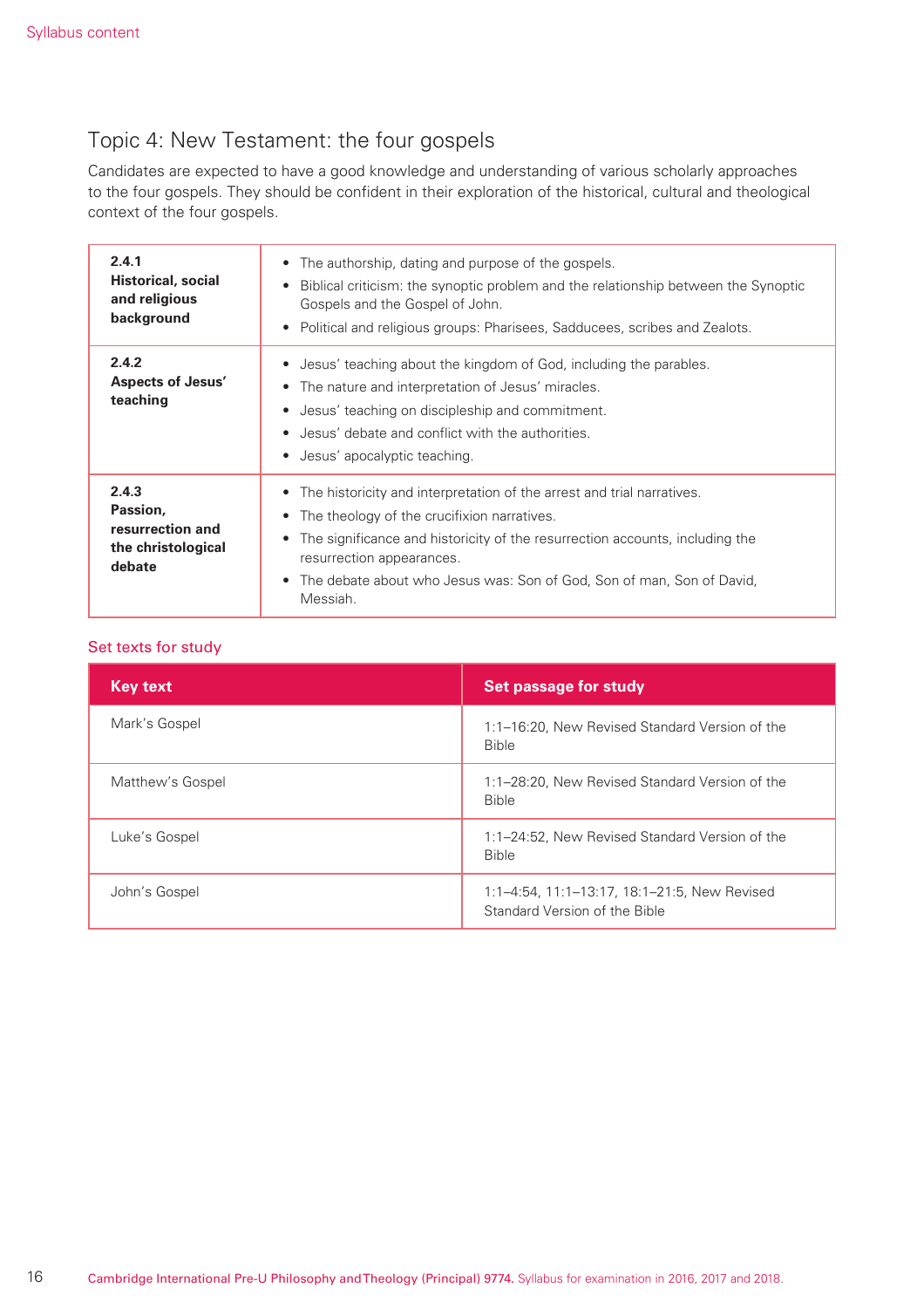### Paper 3 Topics and Key Texts in Philosophy and Theology 2

#### **Note**:

While candidates will not be tested on content areas outside the scope of the specified extracts for study, credit will be given for evidence of whole textual knowledge and understanding of the wider issues raised by the text. Credit, where appropriate to the question, will also be given for a synoptic approach to the areas studied and links made between them.

#### Topic 1: Philosophy of mind

This topic is designed to introduce candidates to some of the main discussion points in the philosophy of mind: attempts to solve the mind-body problem, the problem of other minds, the problem of personal identity, and the problem of consciousness.

| 3.1.1<br>The mind-body<br>problem and<br>attempts to solve<br>it                                                   | • Cartesian substance dualism: mind as a non-physical substance separate from<br>body; the explanatory weakness of substance dualism.<br>Property dualism: mental states as non-physical properties of the brain;<br>epiphenomenalism; Searle's biological naturalism; the notion of supervenience.                                                                                                                                                                                                                                                                             |
|--------------------------------------------------------------------------------------------------------------------|---------------------------------------------------------------------------------------------------------------------------------------------------------------------------------------------------------------------------------------------------------------------------------------------------------------------------------------------------------------------------------------------------------------------------------------------------------------------------------------------------------------------------------------------------------------------------------|
| 3.1.2<br><b>Other solutions</b><br>to the mind-body<br>problem                                                     | Mind-Brain Identity Theory (MBIT): mental states as type-identical with physical<br>states of the brain; problems for MBIT: intentionality, and the multiple realisability<br>of mental states.<br>Functionalism: mental states as constituted by their causal relations to one<br>$\bullet$<br>another and to sensory inputs and behavioural outputs. Problems for<br>functionalism: the 'China Brain' and 'Blockhead'.<br>The computational theory of mind (CTM): thinking as computational; problems<br>$\bullet$<br>with the CTM: Searle's 'Chinese Room'.                  |
| 3.1.3<br>The problem of<br>other minds;<br>the problem of<br>personal identity;<br>the problem of<br>consciousness | The problem of justifying the belief that others have minds: the argument from<br>$\bullet$<br>analogy; Wittgenstein's analogy argument.<br>The problem of personal identity (PI): the view that PI consists in numerical<br>identity of the soul, or of the brain; the view that PI consists in psychological<br>continuity, including John Locke's account; Thomas Reid's objections; Derek<br>Parfit's responses to Reid.<br>The 'hard problem' of consciousness: why it should give rise to an inner mental<br>life; why qualia exist; the notion of philosophical zombies. |

| <b>Key text</b>                        | <b>Set passage for study</b>                                                                                                                   |
|----------------------------------------|------------------------------------------------------------------------------------------------------------------------------------------------|
| Derek Parfit: Reasons and Persons      | Part 3: Personal Identity - Chapters 10-15<br>Derek Parfit, 1986, Reasons and Persons, Oxford<br>Paperbacks, new edition, ISBN: 978-0198249085 |
| John Searle: Minds, Brains and Science | John Searle, 1989, Minds, Brains and Science,<br>Penguin, new edition, ISBN: 978-0140228670                                                    |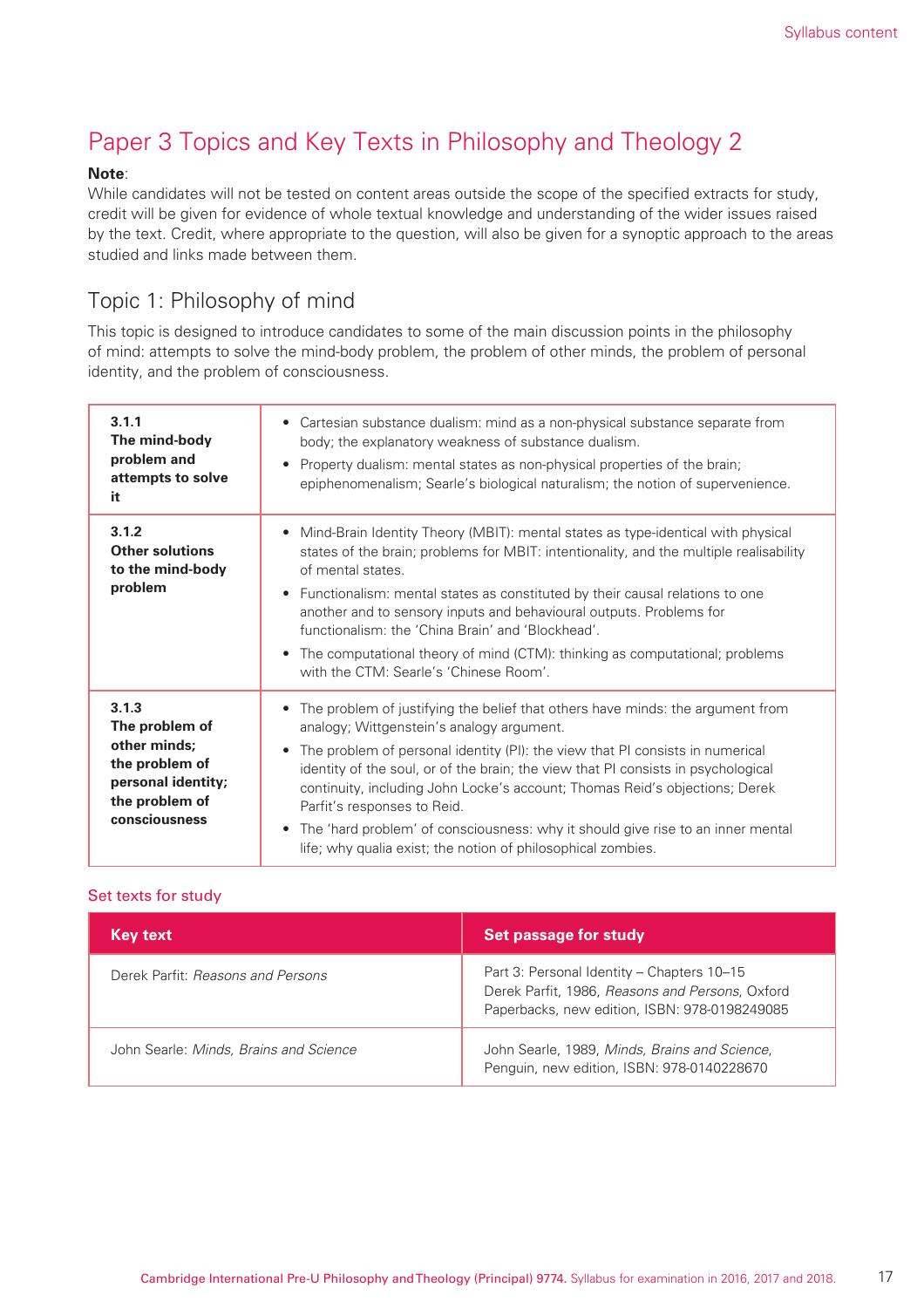### Topic 2: Ethics

This topic is designed to introduce candidates to some of the key ethical theories and their application in relation to selected contemporary issues.

| 3.2.1<br><b>Christian ethics</b>          | The ethics of the Sermon on the Mount (Matthew 5-7).<br>$\bullet$<br>Paul on ethics, with particular reference to his Letter to the Romans.<br>Natural Law ethics: Aquinas' formulation of Natural Law and its subsequent<br>$\bullet$<br>development in the teaching of the Catholic Church.<br>Fletcher's situation ethics as a challenge to traditional Christian ethics.        |
|-------------------------------------------|-------------------------------------------------------------------------------------------------------------------------------------------------------------------------------------------------------------------------------------------------------------------------------------------------------------------------------------------------------------------------------------|
| 3.2.2<br><b>Other ethical</b><br>theories | Utilitarianism, including the theories of Bentham and Mill; Act and Rule<br>Utilitarianism; Preference and Interest Utilitarianism.<br>Kantian ethics: Kant's theory of duty; hypothetical and categorical imperatives.<br>$\bullet$<br>Virtue ethics; its background in Aristotle; modern developments of virtue ethics.<br>٠<br>Existentialist ethics: Sartre's theory of choice. |
| 3.2.3<br><b>Applied ethics</b>            | The application of ethical theory to issues of:<br>war and peace<br>abortion and euthanasia<br>embryo research and genetic engineering<br>environmental ethics<br>business ethics.                                                                                                                                                                                                  |

| <b>Key text</b>                                                    | <b>Set passage for study</b>                                                                                                                                               |
|--------------------------------------------------------------------|----------------------------------------------------------------------------------------------------------------------------------------------------------------------------|
| John Stuart Mill: Utilitarianism (including 'Essay on<br>Bentham') | Pages 78–123 and 251–321<br>John Stuart Mill, 1972, Utilitarianism; On Liberty,<br>Essay on Bentham, edited by Mary Warnock,<br>Fontana, new edition, ISBN: 978-0006330653 |
| Jean-Paul Sartre: Existentialism and Humanism                      | Jean-Paul Sartre, 1948, Existentialism and<br>Humanism, Methuen, new edition, 1974,<br>ISBN: 978-0413313003                                                                |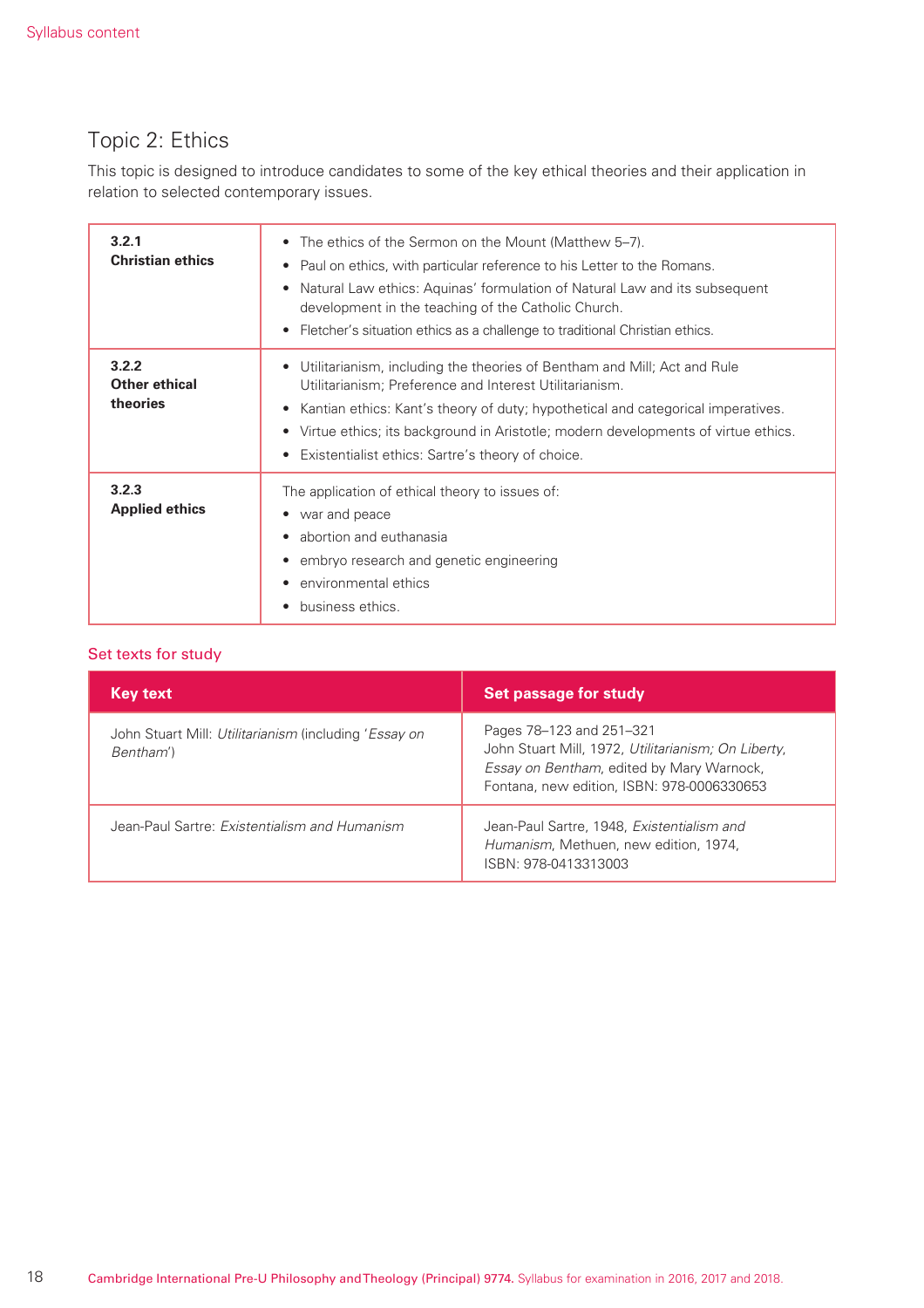### Topic 3: Old Testament: prophecy

This topic is designed to introduce candidates to the major themes of prophecy that permeate the Old Testament material, and to a consideration of the key questions:

- Where did prophecy come from?
- How do we interpret its phenomena?
- What was the message of the prophets?

| 3.3.1<br><b>Historical</b><br>background and<br>development | The problem of the origins of Old Testament (OT) prophecy; the role of the ro'eh,<br>$\bullet$<br>hozeh, and nabi'.<br>The significance of Moses, Samuel and Elijah in the development of OT prophecy.<br>$\bullet$<br>The relationship between prophets and kings in the pre-exilic period.<br>$\bullet$<br>The relationship between prophets and the cult.<br>$\bullet$<br>The problem of false prophecy.<br>$\bullet$<br>The question of how prophetic writings were collected and preserved.<br>٠                                                |
|-------------------------------------------------------------|------------------------------------------------------------------------------------------------------------------------------------------------------------------------------------------------------------------------------------------------------------------------------------------------------------------------------------------------------------------------------------------------------------------------------------------------------------------------------------------------------------------------------------------------------|
| 3.3.2<br><b>Prophetic</b><br>phenomena                      | Prophets as recipients of divine revelation – ecstatic visions and auditions.<br>$\bullet$<br>Prophetic call narratives: structure, content and meaning.<br>$\bullet$<br>Oracles of salvation; oracles of doom.<br>$\bullet$<br>Abnormal psychological phenomena, including the miraculous element in<br>$\bullet$<br>prophecy.<br>The nature and meaning of symbolic acts in pre-exilic prophecy.<br>$\bullet$                                                                                                                                      |
| 3.3.3<br>The 'writing<br>prophets' and their<br>message     | Amos' message of social justice, and of the complete destruction of the state.<br>٠<br>Hosea's marriage: its relation to his message of God's love.<br>٠<br>The influence of the call of Isaiah of Jerusalem on his work and message,<br>$\bullet$<br>including the royal Davidic theology in Isaiah 1-39.<br>Jeremiah: the 'confessional' material; his message; his political involvement.<br>$\bullet$<br>The nature and meaning of the 'Servant Songs' in Isaiah 40-55.<br>$\bullet$<br>Messianic hope in Second-Isaiah, Micah and Malachi.<br>٠ |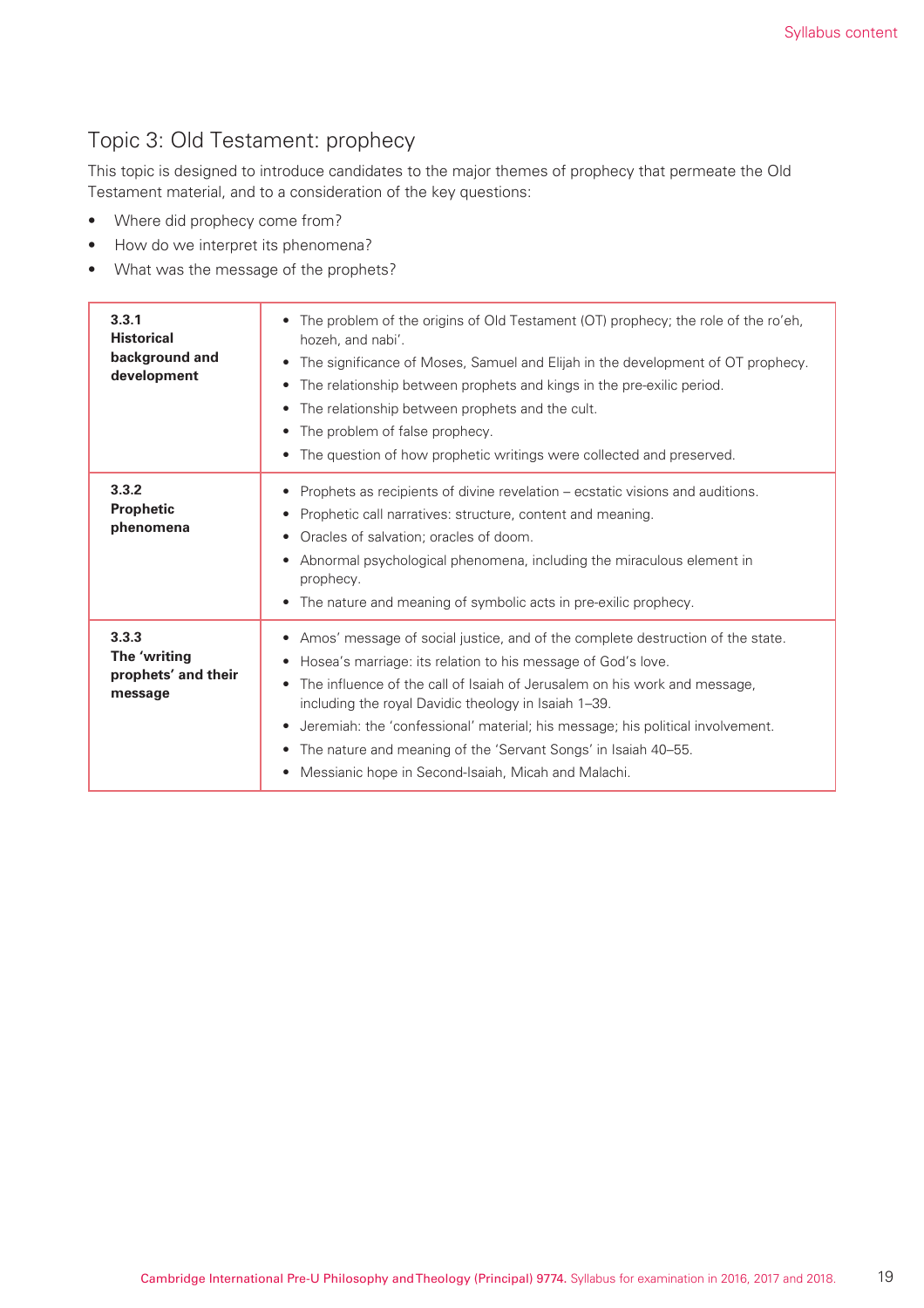| <b>Key text</b>                  | <b>Set passage for study</b>                                                                                                                                                                                                                                                                                                                                                                                                                                                         |
|----------------------------------|--------------------------------------------------------------------------------------------------------------------------------------------------------------------------------------------------------------------------------------------------------------------------------------------------------------------------------------------------------------------------------------------------------------------------------------------------------------------------------------|
| 1 and 2 Kings                    | The historical background to Elijah's prophecy in<br>the affairs of the northern kingdom of Israel. Elijah<br>and miracle working; the role of the prophet in the<br>politics of the court affairs of Ahab and Jezebel; the<br>conflict with Baal prophets (Elijah on Carmel; Micaiah<br>ben Imlah and the lying spirit of false prophecy);<br>Elijah and social justice. 1 Kings 17:1 to 2 Kings 2:25.<br>New Revised Standard Version of the Bible.                                |
| Second-Isaiah, Micah and Malachi | The date, authorship and purpose of the Books; the<br>historical background to the text; the concept of<br>Messianic hope within the set texts and also of the<br>ethical kingdom found in Micah. Isaiah 40-55, Micah<br>1:1-7:20, Malachi 1:1-4:6. New Revised Standard<br>Version of the Bible.                                                                                                                                                                                    |
| Jeremiah                         | The date, authorship and purpose of the Book; the<br>historical background to the text: Jeremiah's call (1),<br>Temple Sermon (7), Oracles from the time of Josiah<br>(7:1-20:18), New Covenant (31). New Revised<br>Standard Version of the Bible.                                                                                                                                                                                                                                  |
| The Book of Hosea                | The date, authorship and purpose of the Book;<br>its wider editorial context within the Book of the<br>Twelve; the historical background to the text. Main<br>themes within the text: Hosea's disciplinary actions<br>against his wife (1:1-3:5); Israel's rebellion against<br>God / seeking help from foreign nations (4:1-8:14);<br>punishment (9:1-12:1); rebellion and restoration<br>(12:2-14:9). New Revised Standard Version of the<br>Bible.                                |
| The Book of Amos                 | The date, authorship and purpose of the Book;<br>its wider editorial context within the Book of the<br>Twelve; the historical background to the text.<br>Main themes within the text: the indictment of<br>neighbouring peoples (1:2-2:16); Israel's sinfulness<br>and God's punishment (3:1-6:14); Amos and<br>Amaziah (7:10-17); visions of God's judgement and<br>indictment (7:1-9; 8:1-10); prophecy of restoration<br>(9:11-15). New Revised Standard Version of the<br>Bible. |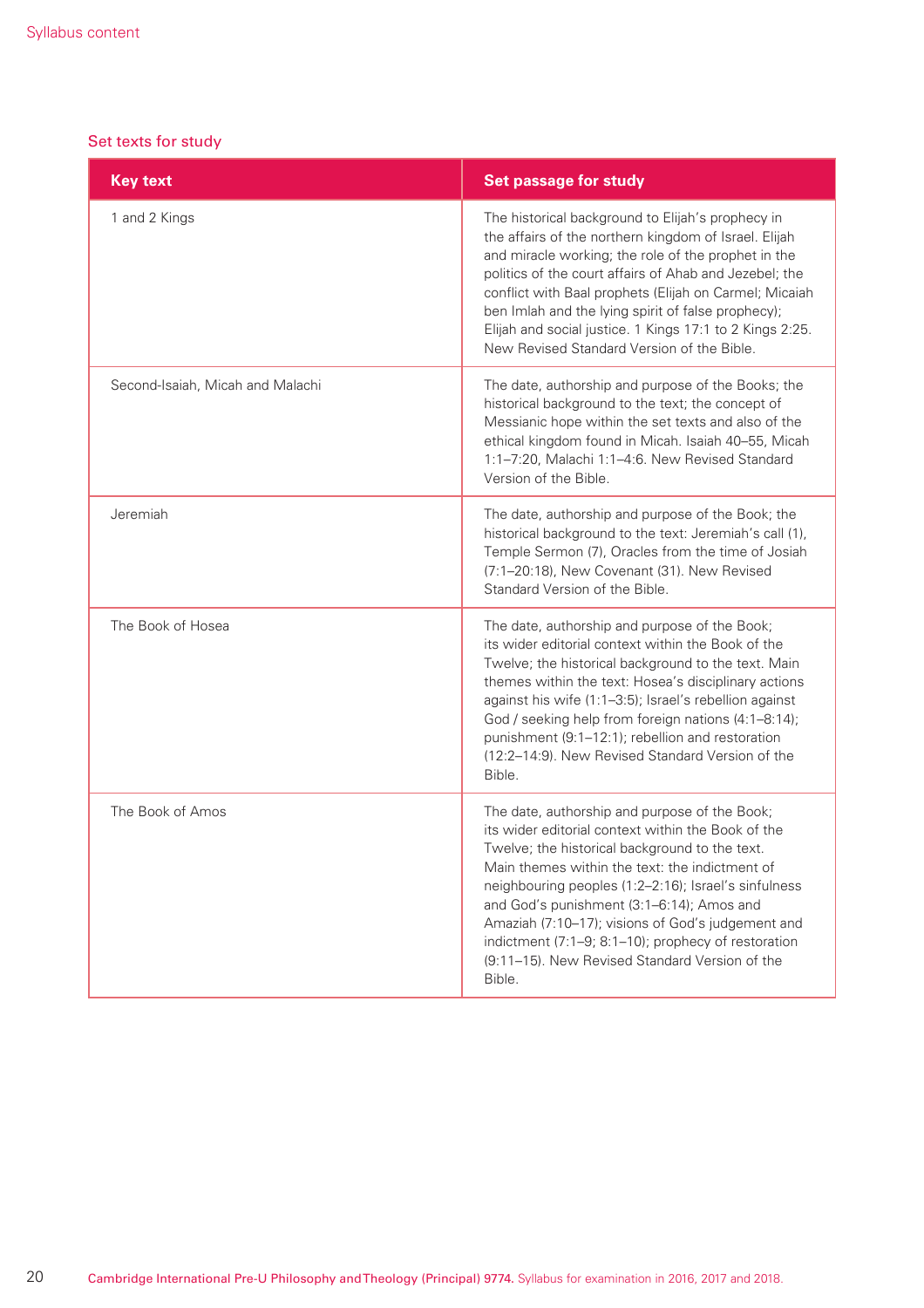### **Additional information**

### Equality and inclusion

Cambridge has taken great care in the preparation of this syllabus and related assessment materials to avoid bias of any kind. To comply with the UK Equality Act (2010), Cambridge has designed this qualification with the aim of avoiding direct and indirect discrimination.

The standard assessment arrangements may present unnecessary barriers for candidates with disabilities or learning difficulties. Arrangements can be put in place for these candidates to enable them to access the assessments and receive recognition of their attainment. Access arrangements will not be agreed if they give candidates an unfair advantage over others or if they compromise the standards being assessed. Candidates who are unable to access the assessment of any component may be eligible to receive an award based on the parts of the assessment they have taken. Information on access arrangements is found in the *Cambridge Handbook (UK)*, for the relevant year, which can be downloaded from the website www.cie.org.uk/examsofficers

#### Entries

For entry information, please refer to the *Cambridge Administrative Guide (UK)*, for the relevant year, available from the website www.cie.org.uk/examsofficers

### If you are not yet a Cambridge school

Learn about the benefits of becoming a Cambridge school at www.cie.org.uk/startcambridge. Email us at info@cie.org.uk to find out how your organisation can register to become a Cambridge school.

#### Language

This syllabus and the associated assessment materials are available in English only.

#### Procedures and regulations

This syllabus complies with our *Code of Practice* and *Ofqual General Conditions of Recognition*.

Further information about the regulations for Cambridge Pre-U can be found in the *Cambridge Handbook (UK)*, for the relevant year. The *Cambridge Administrative Guide (UK)*, for the relevant year, gives details about the administration of Cambridge Pre-U syllabuses. Both of these documents can be downloaded from the website www.cie.org.uk/examsofficers or obtained by contacting info@cie.org.uk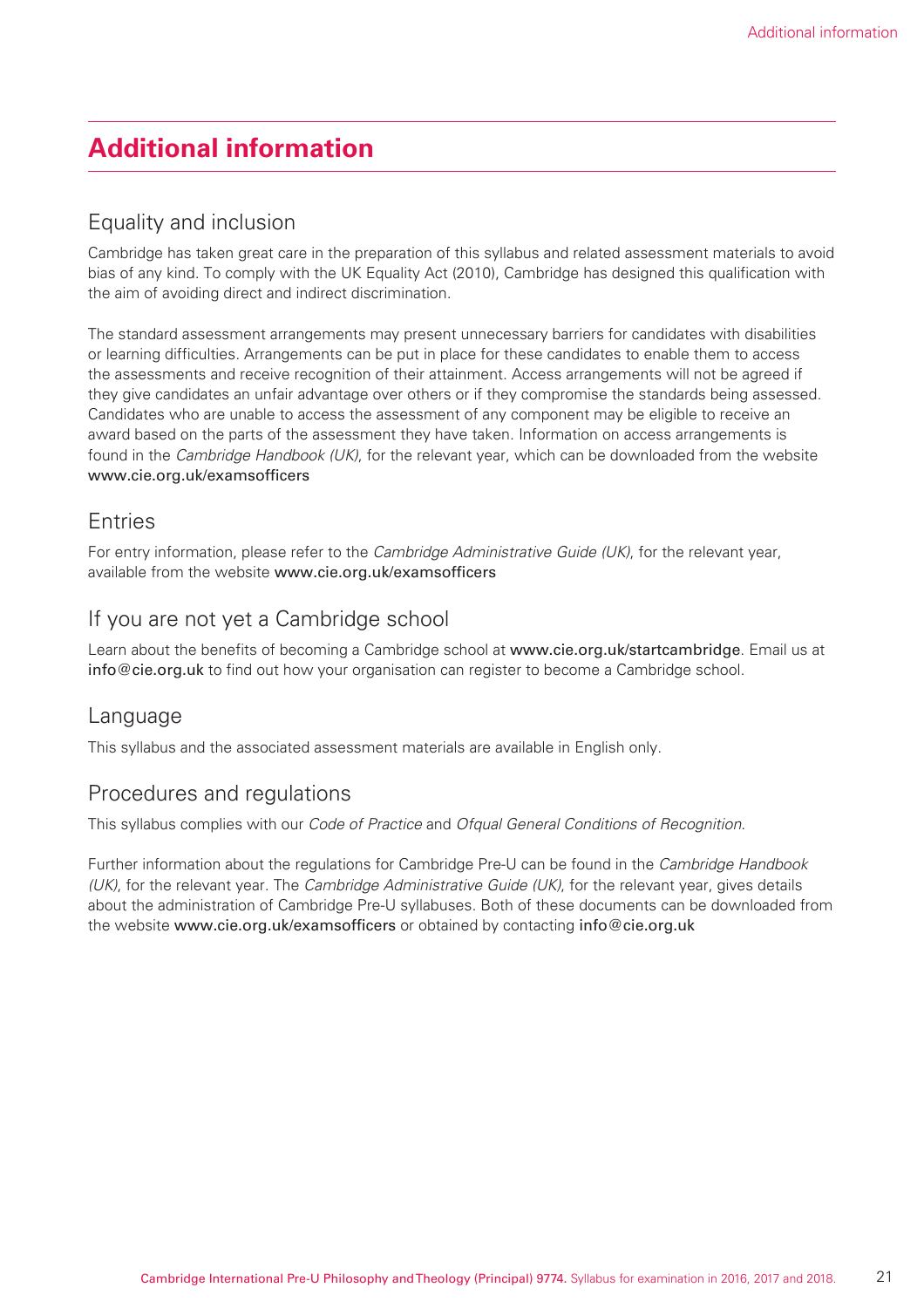### Spiritual, moral, ethical, social, legislative, economic and cultural issues

The study of philosophy and theology can make a major contribution to a candidate's understanding of spiritual, moral, ethical, social and cultural issues.

In considering fundamental questions concerning human existence, knowledge and belief, and the nature of ethics, candidates will have opportunities to reflect on and develop an understanding of issues related to the meaning and significance of their own existence and lives.

The study of philosophy and theology will provide opportunities for candidates to explore their own beliefs, creative abilities, insights, self-identity and self-worth, and to develop a sympathetic awareness of others' values and beliefs.

### Sustainable development, health and safety considerations and international developments

This syllabus offers opportunities to develop ideas on environmental education. Religious and non-religious perspectives on environmental issues should be examined as the opportunity arises, and, in particular, in the course of study for Paper 1 Introduction to Philosophy and Theology, and Paper 3 Topic 2: Ethics.

Cambridge has developed this syllabus in line with UK, European and international legislation and agreements. The study of philosophy and theology provides opportunities to consider the European dimension and will raise multi-cultural awareness.

There are no health and safety considerations in this syllabus.